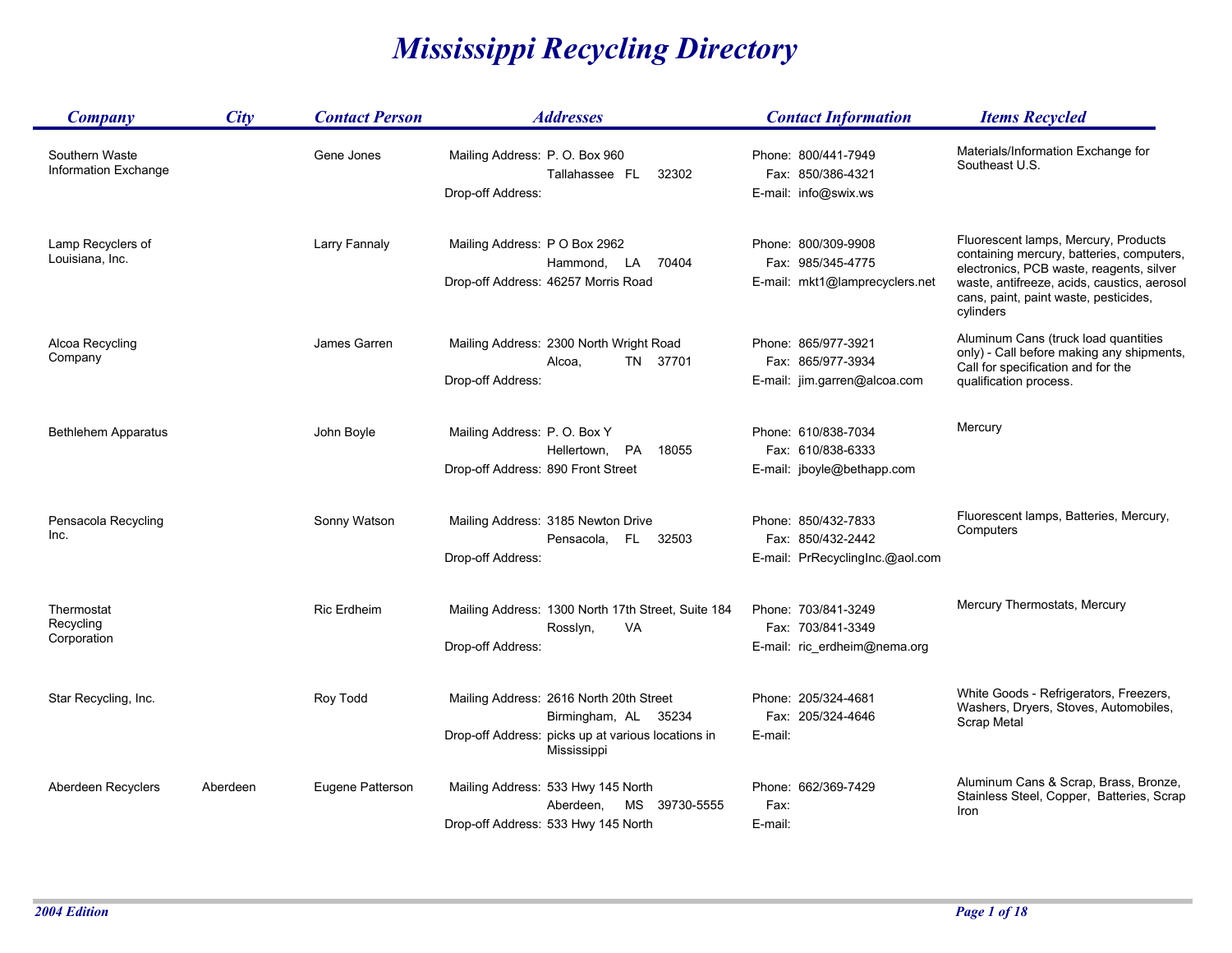| <b>Company</b>                                                   | City           | <b>Contact Person</b> | <b>Addresses</b>                                                                                                        | <b>Contact Information</b>                          | <b>Items Recycled</b>                                                                                                                                                                                               |
|------------------------------------------------------------------|----------------|-----------------------|-------------------------------------------------------------------------------------------------------------------------|-----------------------------------------------------|---------------------------------------------------------------------------------------------------------------------------------------------------------------------------------------------------------------------|
| <b>Three Rivers Solid</b><br>Waste Authority/City<br>of Aberdeen | Aberdeen       | Ed White              | Mailing Address:<br>МS<br>Aberdeen,<br>Drop-off Address: Aberdeen and County; see last<br>column                        | Phone: 662/369-2881<br>Fax:<br>E-mail:              | Drop-off at Monroe County Transfer<br>Station at 52076 Hwy. 8 East: Scrap<br>Tires, Old Appliances, Scrap Metal, Yard<br>Waste                                                                                      |
| <b>Three Rivers Solid</b><br>Waste Authority/City<br>of Amory    | Amory          | Bobby Cox             | Mailing Address: P.O. Box 457<br>MS<br>38821<br>Amory,<br>Drop-off Address: Amory and Monroe County; see<br>last column | Phone: 662/256-3032<br>Fax: 662/256-6320<br>E-mail: | Drop-off Trailer at City Shop/Light Plant at<br>5th Avenue and 108th Street: Newspaper,<br>Scrap Tires, Old Appliances, Scrap Metal;<br>Curbside pickup with special calls for<br>certain items                     |
| City of Bay St.<br>Louis - Curbside<br>Recycling Program         | Bay St. Louis  | Liz Farve             | Mailing Address: P.O. Box 2550<br>Bay St. Loui MS 39520<br>Drop-off Address: Residential Curbside Recycling             | Phone: 228/467-9094<br>Fax: 228/467-3905<br>E-mail: | Aluminum Cans, Newspaper, Mixed<br>Paper, Plastic Bottles (milk, soda and<br>water bottles)                                                                                                                         |
| Southern All Metals<br>Recycling, Inc.                           | Bay St. Louis  | Phillip Rosen         | Mailing Address: P.O. Box 3105<br>Bay St. Loui MS 39521-3105<br>Drop-off Address: 5044 Hwy 90 West                      | Phone: 228/467-5704<br>Fax: 228/467-5761<br>E-mail: | Aluminum Cans, Aluminum Scrap,<br>Copper, Brass, Radiators, Stainless,<br>Motor Blocks, Junk Autos, Steel Cans,<br>Steel Scrap, Lead, Tin                                                                           |
| Nelson's Metals                                                  | <b>Belmont</b> | <b>Tim Nelson</b>     | Mailing Address: P.O. Box 63<br>MS 38827-0063<br>Belmont,<br>Drop-off Address: 657 Highway 25 North                     | Phone: 662/454-7500<br>Fax:<br>E-mail:              | Brass, Copper, Auto Batteries, Catalytic<br>Converters, Computer/Electronic Scrap,<br>Aluminum, Radiators                                                                                                           |
| David Scrap<br>Company                                           | Biloxi         | David Hickman         | Mailing Address: 12360 Hickman Road<br>Biloxi,<br>MS 39532<br>Drop-off Address: 12360 Hickman Road                      | Phone: 228/392-6070<br>Fax: 228/392-9018<br>E-mail: | Scrap Aluminum, Appliances, Scrap Metal                                                                                                                                                                             |
| Southern Antifreeze<br>Recycling Inc.                            | Biloxi         | Ed Thompson           | Mailing Address: 14094 Woodland Hills Dr.<br>MS 39532<br>Biloxi,<br>Drop-off Address: No Drop-offs                      | Phone: 228/396-3177<br>Fax: 228/396-3177<br>E-mail: | Anti-Freeze                                                                                                                                                                                                         |
| <b>BFI Waste Services,</b><br><b>LLC</b>                         | Biloxi         | Mark Wagner           | Mailing Address: 14500 Arrmein Road<br>Vancleave, MS 39565<br>Drop-off Address: 14545 Hudson Krohn                      | Phone: 228/392-3388<br>Fax: 228/396-9933<br>E-mail: | Newspapers, Aluminum Cans, Steel<br>Cans, and Plastic Bottles (milk, soda,<br>water bottles)                                                                                                                        |
| City of Biloxi -<br><b>Curbside Recycling</b><br>Program         | Biloxi         | Paul Vanderfin        | Mailing Address: P.O. Box 2409<br>MS 39505-2409<br>Gulfport,<br>Drop-off Address: Residential Curbside Pickup           | Phone: 228/868-8752<br>Fax: 228/868-8751<br>E-mail: | Aluminum Cans, Steel Cans,<br>Newspapers, Plastic Bottles (milk, soda<br>and water bottles), Glass Bottles, Mixed<br>Paper (phone books, magazines). Scrap<br>tire collection site at Lorraine Road in<br>Gulfport. |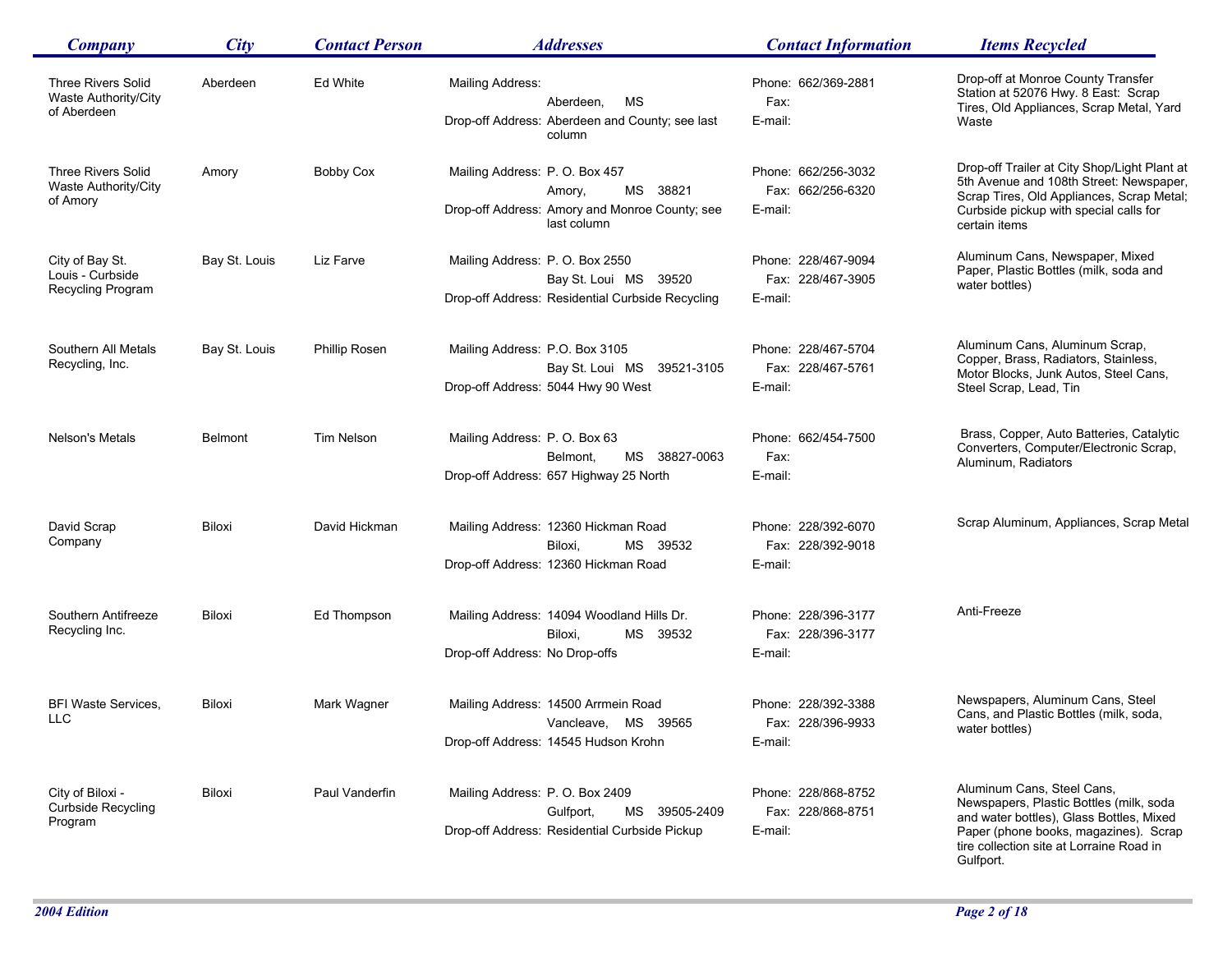| <b>Company</b>                          | City       | <b>Contact Person</b>        | <b>Addresses</b>                                                                | <b>Contact Information</b>                            | <b>Items Recycled</b>                                                                   |
|-----------------------------------------|------------|------------------------------|---------------------------------------------------------------------------------|-------------------------------------------------------|-----------------------------------------------------------------------------------------|
| <b>Gold Coast</b><br>Commodities        | Brandon    | <b>Robert Douglas</b>        | Mailing Address: 817 North College Street<br>MS 39042<br>Brandon,               | Phone: 601/825-2508<br>Fax: 601/825-2962              | Cooking oil/no petroleum based                                                          |
|                                         |            |                              | Drop-off Address: Pick-up only                                                  | E-mail:                                               |                                                                                         |
| <b>McKenzie Metals</b>                  | Brookhaven | Mike McKenzie                | Mailing Address: 979 Saw Mill Lane NE                                           | Phone: 601/835-1357                                   | Metals, Auto Bodies, Aluminum Cans,<br>Copper, Brass, Stainless, Batteries,             |
|                                         |            |                              | Brookhaven, MS 39601<br>Drop-off Address: 979 Saw Mill Lane NE                  | Fax:<br>E-mail:                                       | Radiators, Scrap Iron, Aluminum Sheet<br>and Cast                                       |
| Mississippi                             | Clarksdale | James Henley                 | Mailing Address: P. O. Box 764                                                  | Phone: 662/624-4010                                   | <b>Aluminum Cans</b>                                                                    |
| Distributors, Inc.                      |            |                              | Clarksdale,<br>MS<br>38614-0764                                                 | Fax:                                                  |                                                                                         |
|                                         |            |                              | Drop-off Address: Hwy 322                                                       | E-mail:                                               |                                                                                         |
| <b>Brown Brothers</b>                   | Cleveland  | John Brown                   | Mailing Address: 423 Central Avenue                                             | Phone: 662/843-5741                                   | Aluminum Cans, Aluminum Scrap, Steel<br>Cans, Ferrous Scrap, Brass, Bronze,             |
| Scrap Metal, Inc.                       |            |                              | MS 38732<br>Cleveland,<br>Drop-off Address: 423 Central Avenue                  | Fax: 662/843-5741<br>E-mail:                          | Zinc, Tin, Stainless Steel, Copper,<br>Newspapers, Corrugated Containers,               |
|                                         |            |                              |                                                                                 |                                                       | High Grade Computer and White Office<br>Paper                                           |
| City of Cleveland                       | Cleveland  | Brett Moorman,<br><b>PWO</b> | Mailing Address: P.O. Box 1439                                                  | Phone: 662/843-5365                                   | Drop-off site at 1098 Old Hwy 16 North at<br>Public Works facility for: Used motor oil, |
|                                         |            |                              | MS 38732-1439<br>Cleveland,<br>Drop-off Address: 1098 Old Hwy. 61 North         | Fax: 662/846-5701<br>E-mail: brettmoorman@cableone.   | used appliances/white goods, scrap tires,<br>batteries, cardboard, and paper.           |
|                                         |            |                              |                                                                                 | net                                                   |                                                                                         |
| City of Clinton -<br>Curbside Recycling | Clinton    | Denise Gable                 | Mailing Address: P.O. Box 156                                                   | Phone: 601/924-2239                                   | Aluminum Cans, Newspapers, Flattened<br>Corrugated Containers, and Plastic              |
| Program                                 |            |                              | Clinton,<br>MS<br>39060-0156<br>Drop-off Address: Residential Curbside Pickup - | Fax: 601/924-8532<br>E-mail: denise-gable@jam.rr.com  | Bottles (milk, soda and water bottles),<br>Glass Bottles, White & Color Non-glossy      |
|                                         |            |                              | Wednesday's                                                                     |                                                       | Paper                                                                                   |
| Birdsong<br>Construction                | Clinton    | Jeff Cox                     | Mailing Address: P O Box 2235                                                   | Phone: 601/922-9292                                   | Concrete, Asphalt, Bricks, Concrete<br><b>Blocks</b>                                    |
| Company                                 |            |                              | MS 39060<br>Clinton,<br>Drop-off Address: 1682 Springridge Road                 | Fax: 601/922-9943<br>E-mail:                          |                                                                                         |
|                                         |            |                              |                                                                                 |                                                       |                                                                                         |
| Treesaver, Inc.                         | Coldwater  | Marvin Haris                 | Mailing Address: 4591 Sycamore Road                                             | Phone: 662/233-0103                                   | Aluminum Cans, Steel Cans, Ferrous<br>Scrap, Brass, Tin, Stainless Steel,               |
|                                         |            |                              | Coldwater, MS 38618<br>Drop-off Address: 4591 Sycamore Road                     | Fax: 662/233-2220<br>E-mail: treesaver@watervalley.ne | Copper, Lead, Corrugated Containers,<br>Mixed Paper, High Grade Computer and            |
|                                         |            |                              |                                                                                 |                                                       | White Office Paper, Wood Pallets, Foam<br>Rubber, Junk Autos                            |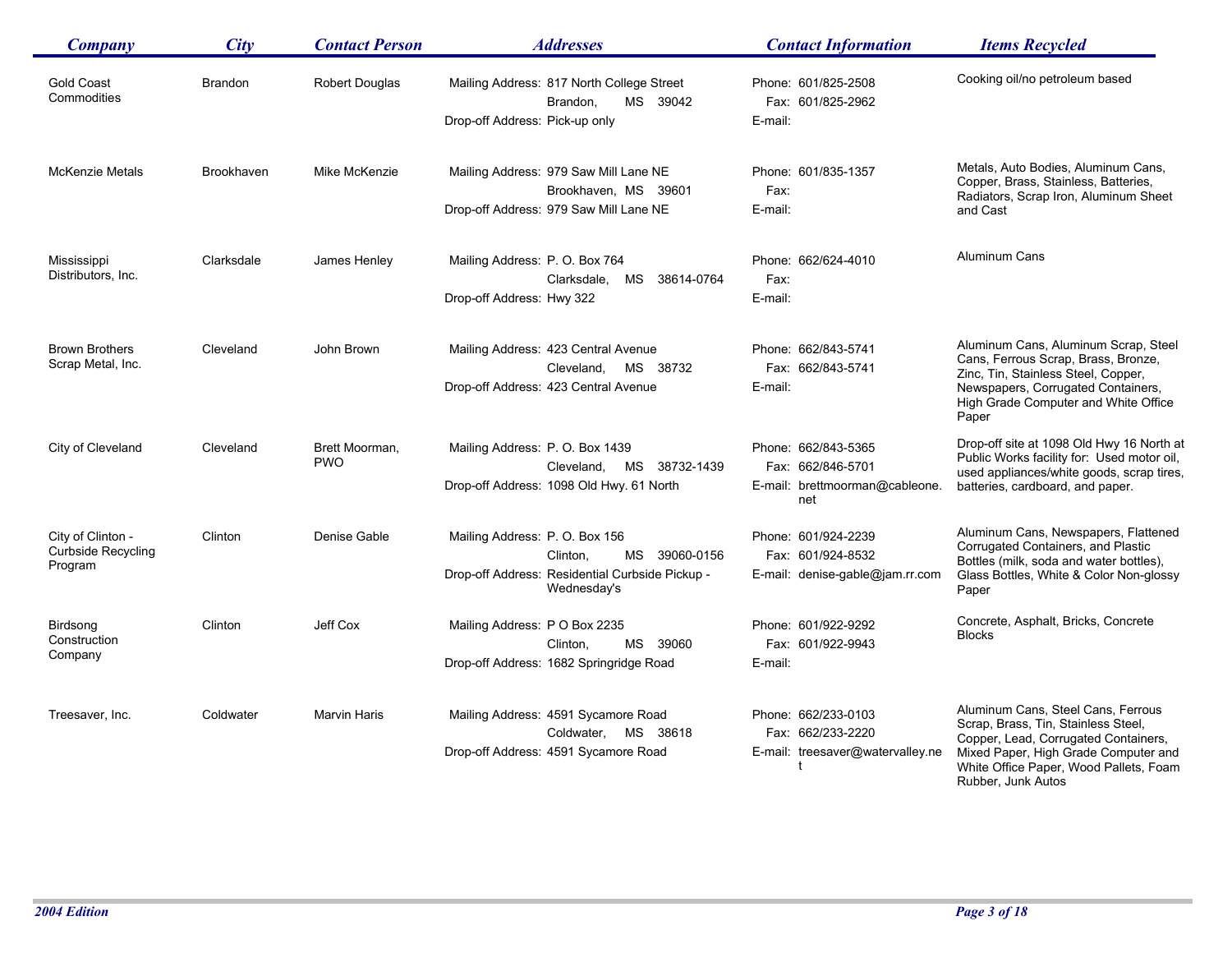| <b>Company</b>                                                   | City        | <b>Contact Person</b> | <i><b>Addresses</b></i>                                                                                                      | <b>Contact Information</b>                                                 | <b>Items Recycled</b>                                                                                                                                                                                                                                                  |
|------------------------------------------------------------------|-------------|-----------------------|------------------------------------------------------------------------------------------------------------------------------|----------------------------------------------------------------------------|------------------------------------------------------------------------------------------------------------------------------------------------------------------------------------------------------------------------------------------------------------------------|
| Jones Brothers                                                   | Columbia    | Kendell Kendrick      | Mailing Address: 2438 Hwy. 98<br>Columbia,<br>MS 39429<br>Drop-off Address: 2438 Hwy. 98                                     | Phone: 601/736-6048<br>Fax: 601/736-6049<br>E-mail:                        | <b>Corrugated Containers</b>                                                                                                                                                                                                                                           |
| <b>Columbus Scrap</b><br>Materials Co.                           | Columbus    | Gregg Rader           | Mailing Address: P. O. Box 8670<br>39705-8670<br>Columbus,<br>MS<br>Drop-off Address: 973 Island Road                        | Phone: 662/328-8176<br>Fax: 662/328-1058<br>E-mail: gregrader@yahoo.com    | Aluminum Cans, Aluminum Scrap, Steel<br>Cans, Ferrous Scrap, Steel Aerosol Cans,<br>Brass, Bronze, Zinc, Tin, Stainless Steel,<br>Copper, Loose Corrugated Cardboard,<br>Baled Low Grade Paper, Baled Computer<br>Paper, Baled Corrugated Containers                   |
| City of Columbus -<br>Drop-off Recycling<br>Program              | Columbus    | Deborah Hester        | Mailing Address: P.O. Box 1408<br>Columbus,<br>MS<br>39703<br>Drop-off Address: 620 S. M.L.K. Jr. Drive                      | Phone: 662/329-5346<br>Fax: 662/329-5347<br>E-mail: citclean@bellsouth.net | Aluminum Cans, Steel Cans,<br>Newspapers, Plastic Bottles (milk, soda,<br>and water bottles), Flattened Corrugated<br>Containers, Mixed Paper, Rechargable<br>Batteries, Used Motor Oil, Tires, Ink<br>Cartridges, Cell Phones, Computer Paper,<br>Sorted Office Paper |
| Columbus-Lowndes<br>Environmental and<br><b>Recycling Office</b> | Columbus    | Deborah Hester        | Mailing Address: P. O. Box 1408<br>Columbus, MS 39703-1408<br>Drop-off Address: 621 South Martin Luther King<br><b>Drive</b> | Phone: 662/329-5346<br>Fax: 662/329-5347<br>E-mail: citclean@bellsouth.net | Plastic Bottles - #1 & #2 (milk, soda and<br>water bottles), Newspaper, Mixed Paper<br>(phone books, magazines), White Paper,<br>Aluminum Cans, Metal Cans, Corrugated<br>Containers, Used Motor Oil, Used Tires,<br>Car Batteries, Telephone Directories              |
| City of Corinth                                                  | Corinth     | Jim Bynum             | Mailing Address: P. O. Box 669<br>Corinth,<br>MS 38834-0669<br>Drop-off Address: Call contact person for location            | Phone: 662/286-8144<br>Fax: 662/287-7240<br>E-mail:                        | Aluminum Cans, Newspapers, Plastics                                                                                                                                                                                                                                    |
| Vanderford Scrap<br>Metal                                        | Corinth     | Jimmy Vanderford      | Mailing Address: 369a Cr 510<br>38834<br>Corinth,<br>MS<br>Drop-off Address: 369a Cr 510                                     | Phone: 662/286-8528<br>Fax: 662/286-8528<br>E-mail: av@avsia.com           | Aluminum Cans, Steel Cans, Brass,<br>Bronze, Zinc, Stainless Steel, Tin,<br>Aluminum, Copper, Motors (oil out),<br>Transmission (oil out), Iron                                                                                                                        |
| City of D'Iberville -<br><b>Curbside Recycling</b><br>Program    | D'Iberville | Paul Vanderfin        | Mailing Address: P.O. Box 2409<br>D'Iberville,<br>MS 39505-2409<br>Drop-off Address: Residential Curbside Pickup             | Phone: 228/868-8752<br>Fax: 228/868-8751<br>E-mail:                        | Aluminum Cans, Newspaper, Plastic<br>Bottles (milk, soda and water bottles),<br>Glass Bottles, Mixed Paper (phone books,<br>magazines). Scrap tire collection site at<br>Lorraine Road in Gulfport.                                                                    |
| M-D Metals                                                       | Decatur     | Murray McElhenney     | Mailing Address: 7974 Decatur-Conehatta Road<br>Decatur,<br>MS 39327<br>Drop-off Address: 7974 Decatur-Conehatta Road        | Phone: 601/635-4160<br>Fax:<br>E-mail:                                     | All Metals from Aluminum to Zinc,<br>Aluminum Cans, Aluminum Scrap, Steel<br>Cans, Ferrous Scrap, Brass, Stainless<br>Steel, Copper, Lead, Zinc Die Cast,<br>Magnesium, Whole Cars and Trucks, Roll<br>of Containers Available, Mixed Metals are                       |

Their Specialty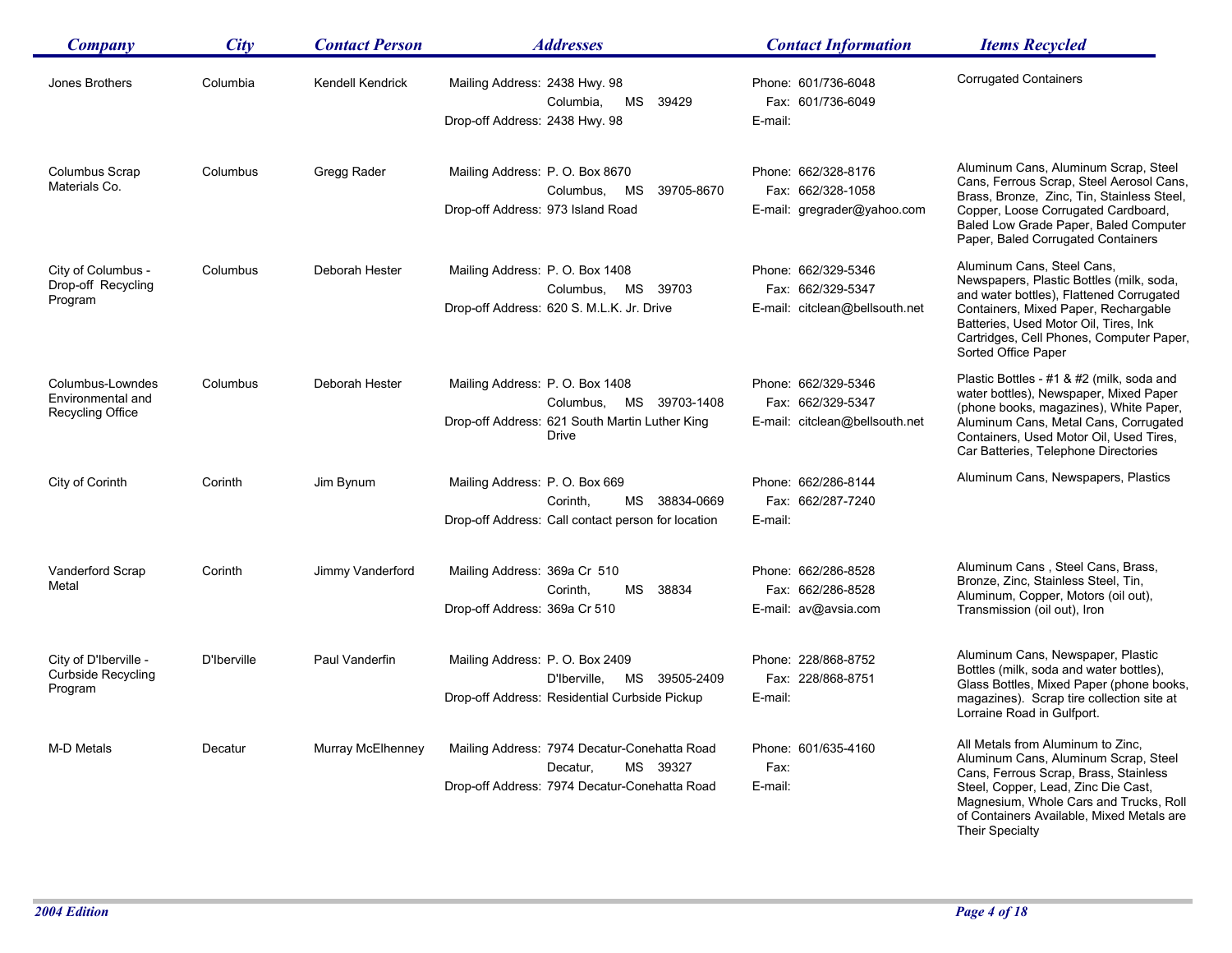| <b>Company</b>                                                 | City       | <b>Contact Person</b>      | <b>Addresses</b>                                                                                                         | <b>Contact Information</b>                                                            | <b>Items Recycled</b>                                                                                                                                                                                |
|----------------------------------------------------------------|------------|----------------------------|--------------------------------------------------------------------------------------------------------------------------|---------------------------------------------------------------------------------------|------------------------------------------------------------------------------------------------------------------------------------------------------------------------------------------------------|
| Koestler Pallet Sales<br>Inc.                                  | Edwards    | <b>Carl Koestler</b>       | Mailing Address: P. O. Box 162<br>Edwards,<br>MS<br>39066-0162<br>Drop-off Address: 12600 I-20                           | Phone: 601/852-2926<br>Fax: 601/852-2979<br>E-mail: carlkoestler@aol.com              | <b>Wooden Pallets</b>                                                                                                                                                                                |
| Morris Brothers<br>Metals, Inc.                                | Elliot     | Wab Morris                 | Mailing Address: 81 Morris Road, Duckhill, MS 38<br>Elliot,<br>MS 38925<br>Drop-off Address: 81 Morris Road Hwy 51 South | Phone: 662/226-8340<br>Fax: 253/423-9560<br>E-mail: wabmorris@morrisrecycli<br>ng.com | Aluminum Cans, Aluminum Scrap, Steel<br>Cans, Ferrous Scrap, Steel Aerosol Cans,<br>Brass, Bronze, Zinc, Stainless Steel,<br>Copper, Lead, Corrugated Containers,<br>Computer and White Office Paper |
| L & L Scrap Metal                                              | Ellisville | Larry Landrum              | Mailing Address: 5469 Hwy 11 North<br>Ellisville.<br>MS 39437<br>Drop-off Address: 5469 Hwy 11 North                     | Phone: 601/649-5749<br>Fax:<br>E-mail:                                                | Copper, Aluminum and Other Ferrous and<br>Non-Ferrous Metals                                                                                                                                         |
| <b>Strategic Materials</b>                                     | Flowood    | Robert Schmidt             | Mailing Address: 1350 Flowood Drive<br>MS<br>Flowood,<br>39232<br>Drop-off Address: 1350 Flowood Drive                   | Phone: 601/932-5000<br>Fax: 601/932-6687<br>E-mail:                                   | <b>Plate Glass</b>                                                                                                                                                                                   |
| <b>McWilliams Scrap</b><br>Metals                              | Forrest    | Winford<br>McWilliams, Sr. | Mailing Address: 737 West George Street<br>Forrest.<br>MS 39074<br>Drop-off Address: 737 West George Street              | Phone: 601/469-4221<br>Fax:<br>E-mail:                                                | Aluminum Cans, Ferrous Scrap, Stainless<br>Steel, Copper, Auto Batteries                                                                                                                             |
| J.W. Sandifer Car<br>Crushers Inc.                             | Foxworth   | D.L. Delancey              | Mailing Address: 1818 Hwy 98 West<br>Foxworth,<br>MS 39483<br>Drop-off Address: 1818 Hwy 98 West                         | Phone: 601/736-1553<br>Fax:<br>E-mail:                                                | Junk Automobiles for Crushing                                                                                                                                                                        |
| Foxworth Scrap                                                 | Foxworth   | Chuckie Lee                | Mailing Address: 68 Hwy 35 Service Road<br>MS 39483<br>Foxworth,<br>Drop-off Address: 68 Hwy 35 Service Road             | Phone: 601/731-1256<br>Fax:<br>E-mail:                                                | Aluminum Cans, Auto Batteries, Copper,<br>Radiators, Ferrous Metals, Aluminum<br>Scrap, Brass, Tin, Stainless Steel                                                                                  |
| <b>Fulton Metals</b><br>Recycling                              | Fulton     | Jack Murphree              | Mailing Address: 295 Chamblee Road<br>MS 38843<br>Fulton,<br>Drop-off Address: 3088 Hwy. 178 East                        | Phone: 662/862-7167<br>Fax:<br>E-mail:                                                | Aluminum Cans                                                                                                                                                                                        |
| <b>Three Rivers Solid</b><br>Waste Authority/City<br>of Fulton | Fulton     | <b>Stacy Smith</b>         | Mailing Address: 213 W. Wiygul Street<br>MS 38843<br>Fulton,<br>Drop-off Address: Fulton and County; see last<br>column  | Phone: 662/862-9616<br>Fax: 662/862-9817<br>E-mail:                                   | Drop-off at old landfill at 801 North<br>Cummings Street: Old Appliances, Scrap<br>Metal; Drop-of at trailer for waste tires is<br>there as well                                                     |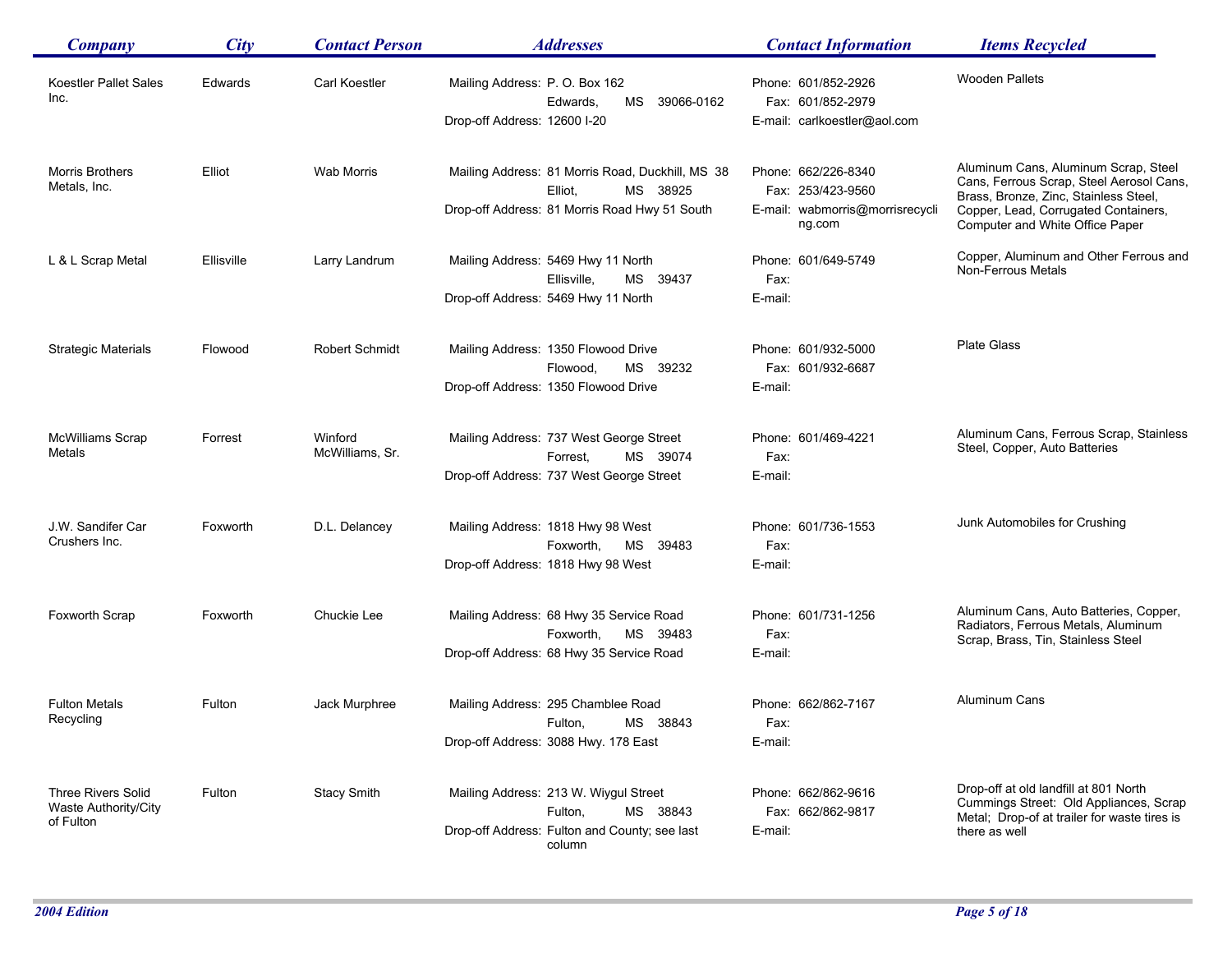| Company                                                    | City       | <b>Contact Person</b> | <i><b>Addresses</b></i>                                                                                        | <b>Contact Information</b>                                                            | <b>Items Recycled</b>                                                                                                                                                                                                                                                                                                                    |
|------------------------------------------------------------|------------|-----------------------|----------------------------------------------------------------------------------------------------------------|---------------------------------------------------------------------------------------|------------------------------------------------------------------------------------------------------------------------------------------------------------------------------------------------------------------------------------------------------------------------------------------------------------------------------------------|
| Applewhite<br>Industries Inc.                              | Gautier    | Roger Applewhite      | Mailing Address: P.O. Box 696<br>Gautier,<br>MS 39553-696<br>Drop-off Address: 4501 Beasley Road               | Phone: 228/497-4130<br>Fax: 228/497-3443<br>E-mail:                                   | Aluminum Cans, Steel Cans, Ferrous<br>Scrap, Steel Aerosol Cans, Brass,<br>Bronze, Zinc, Tin, Stainless Steel,<br>Copper, Lead, All Paper, Corrugated<br>Containers, Glass (Green, Brown, Clear),<br>Plastic Bottles (PETE#1 - soda and water<br>bottles, HDPE#2 - milk bottles), Wood<br>Pallets, Yard Waste, Lumber, Used Motor<br>Oil |
| Greenville Iron &<br>Metal, LLC.                           | Greenville | Roger Stutko          | Mailing Address: 2645 Harbor Front Road<br>MS 38701<br>Greenville,<br>Drop-off Address: 2645 Harbor Front Road | Phone: 662/332-1234<br>Fax: 501/421-0130<br>E-mail: rogerstutko@midriver.co<br>m      | Aluminum Cans, Aluminum Scrap, Brass,<br>Copper, Stainless Steel, Lead, Auto<br>Batteries, Whole Autos, Tin, Whole<br>Trucks, Whole Farm Machinery                                                                                                                                                                                       |
| City of Greenville -<br>Drop-off Recycling<br>Program      | Greenville | <b>Brad Jones</b>     | Mailing Address: P. O. Box 897<br>Greenville. MS<br>38702<br>Drop-off Address: see last column                 | Phone: 662/378-1538<br>Fax: 662/378-1564<br>E-mail: lizbth6719@cs.com                 | Newsprint, Cardboard, Magazines, and<br>Catalogs at 2 locations: K-Mart Parking<br>Lot, 3001 U.S. Hwy. 82E, and Wal-Mart<br>Parking Lot, 1831 S. Martin Luther King,<br>Jr. Blvd./Appliances, Tires, Motor Oil at<br>Public Works Compound, 502 Mill<br>Rd./Special holiday services from<br>December 26-January 6.                      |
| Greenville Recycling<br>Center                             | Greenville | <b>Buddy Garrett</b>  | Mailing Address: P. O. Box 4595<br>Greenville, MS 38704-4595<br>Drop-off Address: 235 Lake Front Road          | Phone: 662/335-6668<br>Fax: 662/335-6667<br>E-mail:                                   | Newspapers, Corrugated Containers,<br>High Grade Computer and White Office<br>Paper                                                                                                                                                                                                                                                      |
| <b>Morris Brothers</b><br>Metals, Inc.                     | Greenwood  | <b>Wab Morris</b>     | Mailing Address: 405 8th Street<br>Greenwood, MS 38930-4595<br>Drop-off Address: 405 Eighth Street             | Phone: 601/455-2540<br>Fax: 253/423-9561<br>E-mail: wabmorris@morrisrecycli<br>ng.com | Aluminum Cans, Aluminum Scrap, Steel<br>Cans, Ferrous Scrap, Steel Aerosol Cans,<br>Brass, Bronze, Zinc, Tin, Stainless Steel,<br>Copper                                                                                                                                                                                                 |
| City of Gulfport -<br><b>Curbside Recycling</b><br>Program | Gulfport   | Paul Vanderfin        | Mailing Address: P.O. Box 2409<br>Gulfport,<br>MS 39505-2409<br>Drop-off Address: Residential Curbside Pickup  | Phone: 228/868-8752<br>Fax: 228/868-8751<br>E-mail:                                   | Aluminum Cans, Steel Cans, Newspaper,<br>Plastic Bottles (milk, soda, and water<br>bottles), Glass Bottles, Mixed Paper<br>(phone books, magazines). Scrap tire<br>collection site at Lorraine Road in Gulfport.                                                                                                                         |
| Harrison County -<br><b>Curbside Recycling</b><br>Program  | Gulfport   | Paul Vanderfin        | Mailing Address: P.O. Box 2409<br>MS 39505-2409<br>Gulfport,<br>Drop-off Address: County Curbside Pickup       | Phone: 228/868-8752<br>Fax: 228/868-8751<br>E-mail:                                   | Aluminum Cans, Steel Cans, Newspaper,<br>Plastic Bottles (milk, soda, and water<br>bottles), Glass Bottles, Mixed paper<br>(phone books, magazines)                                                                                                                                                                                      |
| Wise Recycling<br>Company                                  | Gulfport   | Owen Trochesset       | Mailing Address: 3731 25th Avenue<br>MS 39501<br>Gulfport,<br>Drop-off Address: 3731 25th Avenue               | Phone: 228/863-7413<br>Fax:<br>E-mail:                                                | Aluminum Cans, Aluminum Scrap,<br>Copper, Brass, Car Radiators, A/C Coils                                                                                                                                                                                                                                                                |

Ē,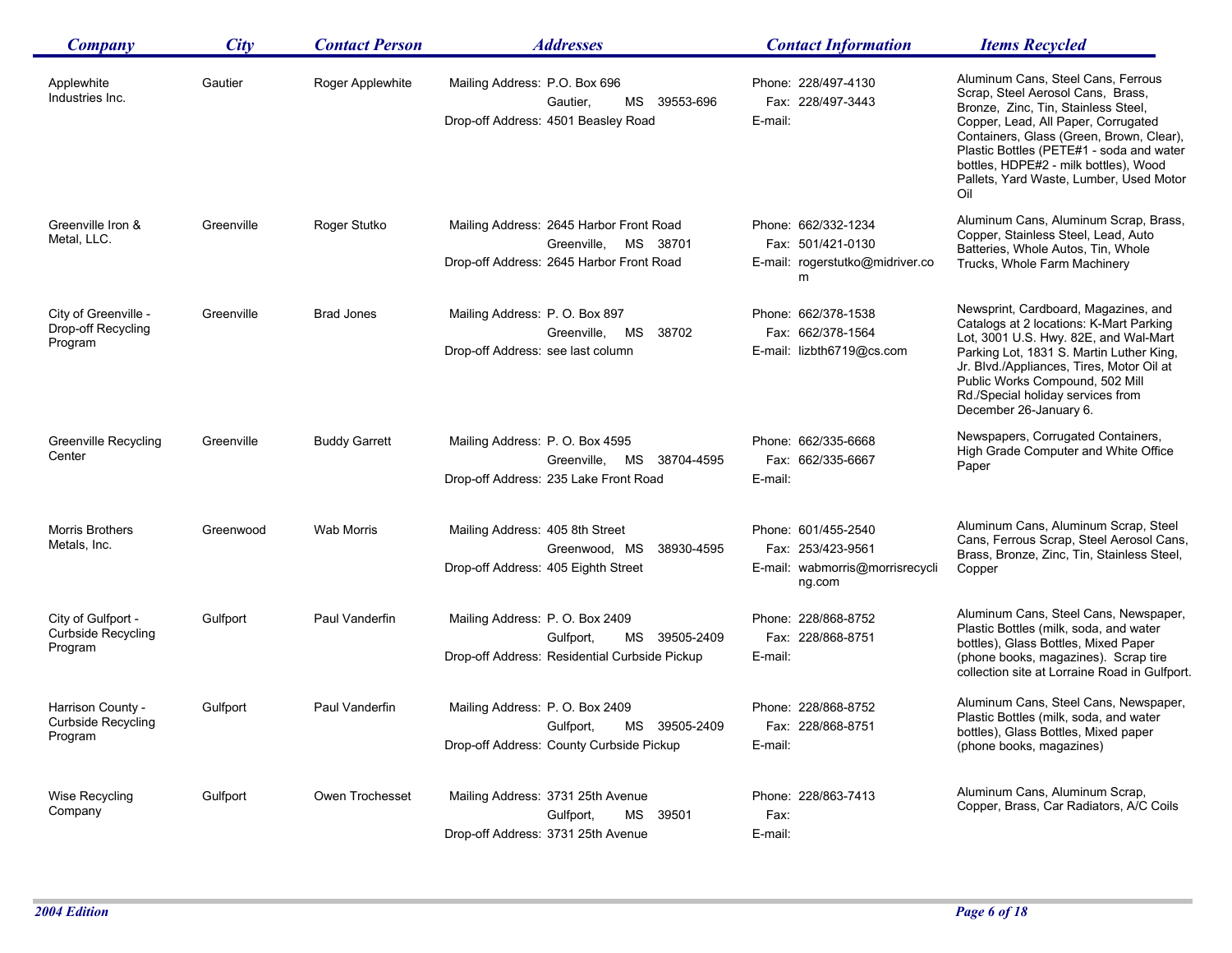| <b>Company</b>                                         | City        | <b>Contact Person</b> | <b>Addresses</b>                                                                                                                          | <b>Contact Information</b>                                                              | <b>Items Recycled</b>                                                                                                                                                                                                                                                                                                                           |
|--------------------------------------------------------|-------------|-----------------------|-------------------------------------------------------------------------------------------------------------------------------------------|-----------------------------------------------------------------------------------------|-------------------------------------------------------------------------------------------------------------------------------------------------------------------------------------------------------------------------------------------------------------------------------------------------------------------------------------------------|
| A-1 Battery<br><b>Distributors</b>                     | Gulfport    | <b>Charles Carr</b>   | Mailing Address: 3220 A Ave<br>Gulfport,<br>MS 39507<br>Drop-off Address:                                                                 | Phone: 228/868-6482<br>Fax: 228/863-6740<br>E-mail:                                     | Junk Lead Acid Batteries                                                                                                                                                                                                                                                                                                                        |
| Southern Scrap<br>Recycling                            | Gulfport    |                       | Mailing Address: P. O. Box 2365<br>MS 39505-2365<br>Gulfport,<br>Drop-off Address: 10032 South Park Drive,<br><b>Industrial Seaway</b>    | Phone: 228/896-9094<br>Fax: 228-896-0821<br>E-mail:                                     | Aluminum Cans, Aluminum Scrap,<br>Ferrous Scrap, Brass, Bronze, Zinc, Tin,<br>Stainless Steel, Copper, Lead, and all non-<br>ferrous metals                                                                                                                                                                                                     |
| City of Hattiesburg -<br>Drop-off Recycling<br>Program | Hattiesburg | Ann Jones             | Mailing Address: P. O. Box 1898<br>Hattiesburg, MS 39403<br>Drop-off Address: Camper Park, Wal-Mart(Hwy.<br>98).behind firestation 1      | Phone: 601/545-4667<br>Fax: 601/545-6669<br>E-mail: grmndmnt@hattiesburg.m<br>s.com     | Aluminum Cans, Newspapers, Flattened<br>Corrugated Containers, Plastic Bottles<br>(milk, soda, and water bottles), Mixed<br>Paper (phone books, magazines), Used<br>Appliances/Whitegoods, Tires                                                                                                                                                |
| Ben Shemper &<br>Sons, Inc.                            | Hattiesburg | Marvin Shemper        | Mailing Address: P.O. Box 466<br>Hattiesburg, MS 39403-0466<br>Drop-off Address: 600 East 6th Street                                      | Phone: 601/544-6100<br>Fax: 601/544-5308<br>E-mail: benshemperandsons@ea<br>rthlink.net | Aluminum Cans, Aluminum Scrap, Brass,<br>Bronze, Zinc, Stainless Steel, Copper,<br>Auto Batteries, Radiators,<br>Copper/Aluminum Coils, Insulated Copper<br>Wire, Tin, Iron, Junk Cars, and All Other<br>Ferrous Scrap                                                                                                                          |
| South Mississippi<br>Recycling                         | Hattiesburg | Sam Reynolds          | Mailing Address: 603 East Front Street<br>Hattiesburg, MS 39401<br>Drop-off Address: 603 East Front Street                                | Phone: 601/545-7365<br>Fax: 601/584-8617<br>E-mail:                                     | Aluminum Cans, Aluminum Scrap, Brass,<br>Stainless Steel, Copper, Lead                                                                                                                                                                                                                                                                          |
| <b>USM Recycling</b><br>Program                        | Hattiesburg | Virginia Kittrell     | Mailing Address: P.O. Box 5058<br>Hattiesburg, MS 39406-5058<br>Drop-off Address: Drop-off Recycling Sites                                | Phone: 601/266-4414<br>Fax: 601/266-4433<br>E-mail: virginia.kittrell@usm.edu           | Drop-off site around the campus for:<br>Newspapers, Aluminum Cans, Corrugated<br>Containers, High Grade Computer and<br>White Office Paper and Mixed Paper                                                                                                                                                                                      |
| DeSoto County<br>Recycling Program                     | Hernando    | Jim Bearden           | Mailing Address: 365 Losher Street, Suite 330<br>Hernando,<br>MS 38632<br>Drop-off Address: Drop-off Recycling Sites - see<br>last column | Phone: 662/429-5593<br>Fax: 662/429-1314<br>E-mail:                                     | Newspaper, and Office Paper Collection<br>at: DeSoto County Administration,<br>Courthouse, County Extension Office, and<br>First Regional Library. Used Motor Oil<br>Collection at: District Barn # 4 at 8155<br>Bogan Lane. Paper only at: First<br>Presbyterian Church(1455 McIngvale<br>Road), and Hernando Elementary(455<br>Riley Street). |
| DeSoto County<br>Recycling Program                     | Horn Lake   | Jim Bearden           | Mailing Address: 365 Losher Street, Suite 330<br>MS 38632<br>Hernando.<br>Drop-off Address: Drop-off Recycling Sites - see<br>last column | Phone: 662/429-5593<br>Fax: 662/429-1314<br>E-mail:                                     | Paper and Cardboard at: Harley Davidson<br>Shop(6935 Windchase Drive)                                                                                                                                                                                                                                                                           |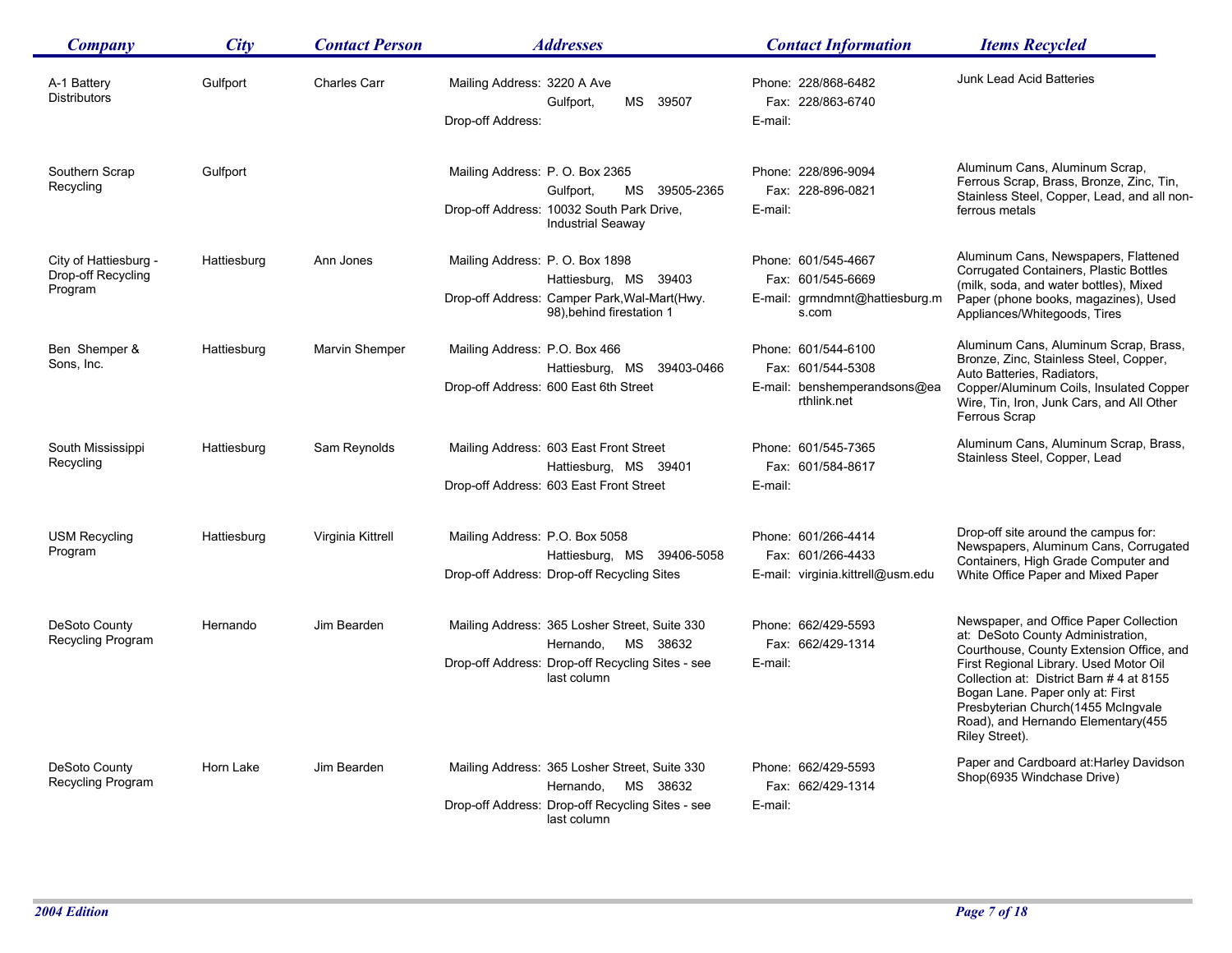| Company                                              | City    | <b>Contact Person</b> | <b>Addresses</b>                                                                                               | <b>Contact Information</b>                                                               | <b>Items Recycled</b>                                                                                                                                                                                                                                                                                                                                                                                                 |
|------------------------------------------------------|---------|-----------------------|----------------------------------------------------------------------------------------------------------------|------------------------------------------------------------------------------------------|-----------------------------------------------------------------------------------------------------------------------------------------------------------------------------------------------------------------------------------------------------------------------------------------------------------------------------------------------------------------------------------------------------------------------|
| luka Recycling                                       | luka    | <b>Bobby Riley</b>    | Mailing Address: P.O. Box 365<br>MS 38852-0365<br>luka.<br>Drop-off Address: 105 Constitution Drive            | Phone: 662/423-9961<br>Fax: 662/423-9191<br>E-mail: rileytrucking@freedom20<br>00net.com | Scrap Metals & Paper                                                                                                                                                                                                                                                                                                                                                                                                  |
| <b>Proler Steel Works</b>                            | Jackson | <b>Tommy Harrell</b>  | Mailing Address: 121 Apache Road<br>МS<br>39272<br>Jackson,<br>Drop-off Address: 121 Apache Road               | Phone: 601/372-4320<br>Fax: 601/373-6006<br>E-mail:                                      | <b>Ferrous Metals</b>                                                                                                                                                                                                                                                                                                                                                                                                 |
| City of Jackson -<br>Drop-off Recycling<br>Program   | Jackson | Sonya Bohannon        | Mailing Address: P.O. Box 17<br>39205-0017<br>Jackson,<br>MS<br>Drop-off Address: Drop-off Recycling Sites     | Phone: 601/960-1193<br>Fax: 601/960-2339<br>E-mail: sbohannon@city.jackson.<br>ms.us     | Drop-off sites around the city for:<br>Aluminum and Steel cans, Clear Plastic<br>Bottles (milk, soda and water bottles),<br>Newspapers, Magazines, Telephone<br>Books, Corrugate Cardboard, Used<br>appliances, whitegoods, scrap tires,<br>textiles and yard debris collected for<br>recycling at old Jackson landfill at 6810 I-<br>55 South.                                                                       |
| Cash for Cans                                        | Jackson | <b>Curtis Potter</b>  | Mailing Address: 4106 Medgar Evers Blvd<br>MS<br>39201<br>Jackson,<br>Drop-off Address: 4106 Medgar Evers Blvd | Phone: 601/362-4517<br>Fax:<br>E-mail:                                                   | Aluminum Cans, Aluminum Scrap, Brass,<br>Bronze, Zinc, Stainless Steel, Copper,<br>Lead                                                                                                                                                                                                                                                                                                                               |
| The Can Man                                          | Jackson | John Bussey           | Mailing Address: 1819 Valley Street<br>Jackson,<br>MS<br>39204<br>Drop-off Address: 1819 Valley Street         | Phone: 601/355-5777<br>Fax: 601/360-0380<br>E-mail:                                      | Aluminum Cans, Copper, Brass, Scrap<br>Iron, Steel, Stainless Steel, Lead, Tin,<br>Cast Aluminum, Auto Batteries, Motors,<br>Radiators, Auto Bodies, Corrugated<br>Containers, Scrap Metal (No glass)                                                                                                                                                                                                                 |
| City of Jackson -<br>Environmental<br>Service Center | Jackson | Sonya Bohannon        | Mailing Address: P. O. Box 17<br>39204<br>МS<br>Jackson,<br>Drop-off Address: 1570 Terry Road                  | Phone: 601/960-1193<br>Fax: 601/960-1174<br>E-mail: sbohannon@city.jackson.<br>ms.us     | Household hazardous waste: used motor<br>oil, used oil filters, antifreeze, car<br>batteries, household batteries,<br>transmission and brake fluid, paint<br>donation, paint disposal, pesticides,<br>herbicides, insecticides, fungicides,<br>fertilizers, household cleaners, solvents,<br>degreasers, adhesizes, pool chemicals,<br>photographic chemicals, paint thinners,<br>stains, 20# propane tanks and more. |
| A-1 Pallet Company,<br>Inc.                          | Jackson | Carl Monte            | Mailing Address: P.O. Box 23278<br>MS 39225-3278<br>Jackson,<br>Drop-off Address: 1000 North Mill Street       | Phone: 601/352-0586<br>Fax: 601/949-4031<br>E-mail:                                      | 48"X40" Wooden Pallets and specialty<br>sizes                                                                                                                                                                                                                                                                                                                                                                         |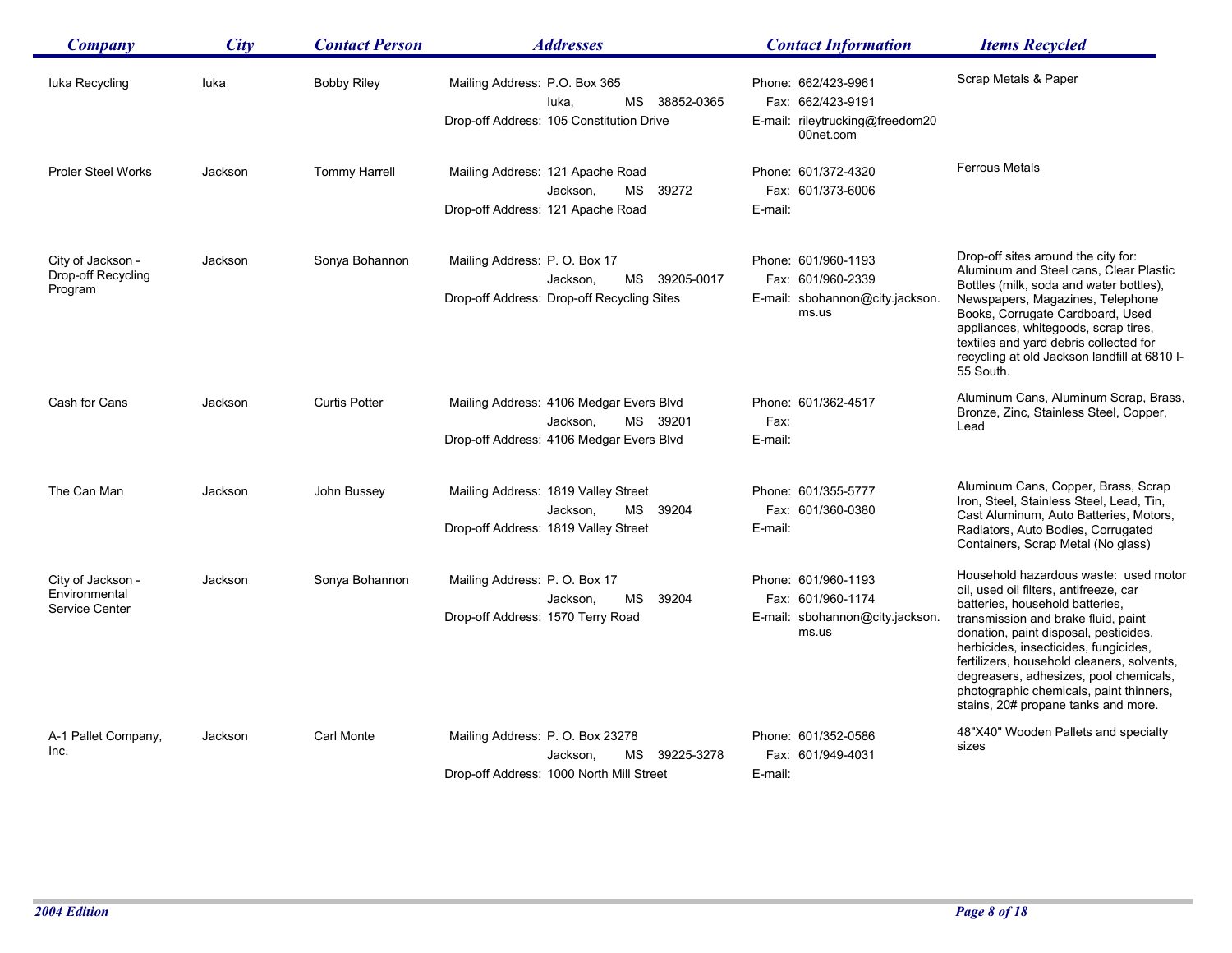| <b>Company</b>            | <b>City</b> | <b>Contact Person</b> | <b>Addresses</b>                                                 | <b>Contact Information</b>               | <b>Items Recycled</b>                                                                           |
|---------------------------|-------------|-----------------------|------------------------------------------------------------------|------------------------------------------|-------------------------------------------------------------------------------------------------|
| <b>ABC Pallets</b>        | Jackson     | Rob Blaine            | Mailing Address: 1623 S. Gallatin Street<br>MS 39201<br>Jackson, | Phone: 601/355-0784<br>Fax: 601/355-0785 | <b>Wood Pallets</b>                                                                             |
|                           |             |                       | Drop-off Address: 1623 S. Gallatin Street                        | E-mail: RGB1150@aol.com                  |                                                                                                 |
| Express Pack &            | Jackson     | Carrol Sharp          | Mailing Address: 6069 Old Canton Road                            | Phone: 601/957-5858                      | Polystyrene Foam Peanuts                                                                        |
| Parcel                    |             |                       | MS 39211<br>Jackson,                                             | Fax: 601/957-2160                        |                                                                                                 |
|                           |             |                       | Drop-off Address: 6069 Old Canton Road                           | E-mail:                                  |                                                                                                 |
| Metal Processors Inc.     | Jackson     | <b>Bob Hinton</b>     | Mailing Address: P. O. Box 23309                                 | Phone: 601/969-2871                      | Aluminum Cans, Aluminum Scrap, Steel                                                            |
|                           |             |                       | Jackson,<br>MS.<br>39225                                         | Fax:                                     | Cans, Ferrous Scrap, Brass, Bronze,                                                             |
|                           |             |                       | Drop-off Address: 1435 Allen Street                              | E-mail:                                  | Zinc, Tin, Stainless Steel, Copper, Lead,<br>Insulated Copper Wire, ACSR<br>Wire(aluminum wire) |
| Enviromax                 | Jackson     | <b>Brian Graver</b>   | Mailing Address: P.O. Box 21347                                  | Phone: 601/941-8099                      | <b>Corrugated Containers</b>                                                                    |
|                           |             |                       | Jackson,<br>MS 39289                                             | Fax: 601/353-8812                        |                                                                                                 |
|                           |             |                       | Drop-off Address: 5520 Highland Drive                            | E-mail: briangrayer@yahoo.com            |                                                                                                 |
| City of Jackson -         | Jackson     | Sonya Bohannon        | Mailing Address: P.O. Box 17                                     | Phone: 601/960-1193                      | Aluminum and Steel Cans, Clear Plastic                                                          |
| Curbside Recycling        |             |                       | MS 39205-0017<br>Jackson,                                        | Fax: 601/960-1174                        | Bottles (milk, soda and water bottles),<br>Newspapers, Magazines, Telephone                     |
| Program                   |             |                       | Drop-off Address: Residential Curbside Pickup                    | E-mail: sbohannon@city.jackson.<br>ms.us | Books, Corrugated Cardboard                                                                     |
| Recycle America           | Jackson     | Mitzi Pittman         | Mailing Address: 841 Palmyra Street                              | Phone: 601/354-1749                      | Steel & Aluminum Cans, Plastic Bottles<br>(PETE#1 - soda & water bottles,                       |
| Alliance                  |             |                       | MS 39203<br>Jackson,                                             | Fax: 601/969-6685                        | HDPE#2 - milk bottles), Corrugated                                                              |
|                           |             |                       | Drop-off Address: 841 Palmyra Street                             | E-mail: mpittman@recycleameric<br>a.com  | Containers, All Office Paper(no Carbon),<br>Newspapers, Magazines, Shrikwrap,<br>Electronics    |
| Griffin Industries Inc.   | Jackson     | <b>Malloy Annison</b> | Mailing Address: 1299 Prisock Road                               | Phone: 601/372-5212                      | Restaurant fat and grease waste, animal<br>by-products                                          |
|                           |             |                       | Jackson,<br>MS 39212                                             | Fax: 601/372-5271                        |                                                                                                 |
|                           |             |                       | Drop-off Address:                                                | E-mail: mannison@griffinind.com          |                                                                                                 |
| Pack and Parcel Plus      | Jackson     | Kathy Tatum           | Mailing Address: 665 Duling Avenue                               | Phone: 601/982-7547                      | Polystyrene Foam Peanuts                                                                        |
|                           |             |                       | Jackson, MS 39216                                                | Fax: Fax # is the same                   |                                                                                                 |
|                           |             |                       | Drop-off Address: 665 Dulling Avenue                             | E-mail:                                  |                                                                                                 |
| <b>Tri-Miss Recycling</b> | Jackson     | Ben Lilley            | Mailing Address: 416 West Woodrow Wilson                         | Phone: 601/352-5027                      | Aluminum Cans, Brass, Copper, Iron,                                                             |
| Services                  |             |                       | Jackson,<br>MS 39213                                             | Fax: 601/354-7812                        | Stainless Steel, Radiators                                                                      |
|                           |             |                       | Drop-off Address: 416 West Woodrow Wilson                        | E-mail: trimissscrap@aol.com             |                                                                                                 |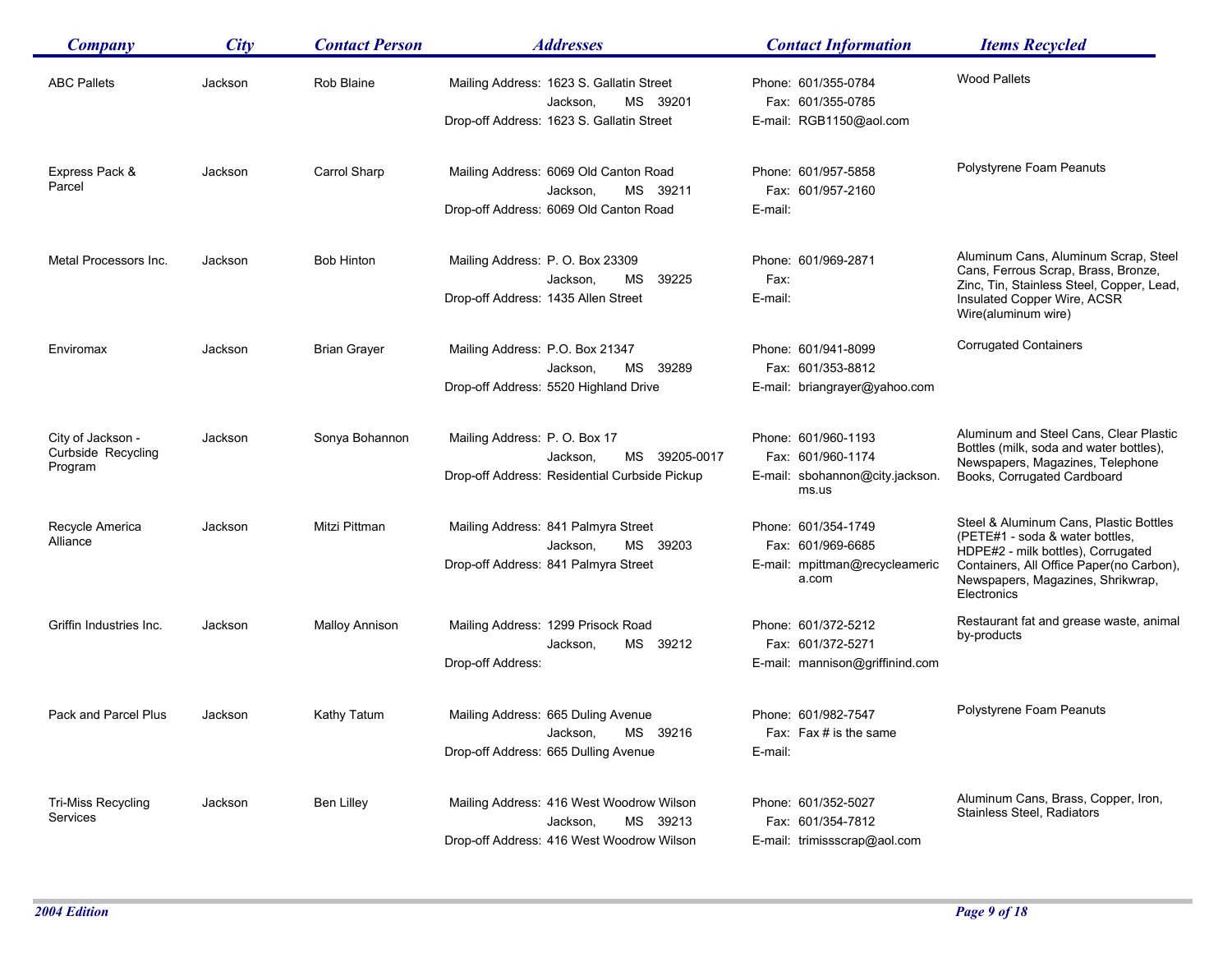| <b>Company</b>                                               | City       | <b>Contact Person</b> | <i><b>Addresses</b></i>                                                                                                 | <b>Contact Information</b>                                                            | <b>Items Recycled</b>                                                                                                                                                                                            |
|--------------------------------------------------------------|------------|-----------------------|-------------------------------------------------------------------------------------------------------------------------|---------------------------------------------------------------------------------------|------------------------------------------------------------------------------------------------------------------------------------------------------------------------------------------------------------------|
| Tire Technology Inc.                                         | Jackson    | <b>Tom Root</b>       | Mailing Address: 2911 Hwy. 80 West<br>MS 39204<br>Jackson,<br>Drop-off Address: 2911 Hwy. 80 West                       | Phone: 601/949-6900<br>Fax: 601/949-6901<br>E-mail: LoyceRoot@aol.com                 | Used and Waste Tires                                                                                                                                                                                             |
| Morris Brothers<br>Metals Inc.                               | Kosciusko  | Wab Morris            | Mailing Address: P.O. Box 128<br>Kosciusko,<br>MS<br>39090-0128<br>Drop-off Address: 809 Hwy 12 West                    | Phone: 662/289-3851<br>Fax: 253/423-9562<br>E-mail: wabmorris@morrisrecycli<br>ng.com | Aluminum Cans, Steel Cans, Ferrous<br>Scrap, Steel Aerosol Cans, Brass,<br>Bronze, Zinc, Stainless Steel, Copper,<br>and Corrugated Containers                                                                   |
| City of Kosciusko                                            | Kosciusko  | Jimmy Cockroft        | Mailing Address: 222 East Washington Street<br>MS<br>Kosciusko,<br>39090<br>Drop-off Address: 680 West Jefferson Street | Phone: 662/289-1226<br>Fax: 662289-6751<br>E-mail: mayor@cityofkosciusko.c<br>om      | Drop-off site at 680 West Jefferson Street<br>for: Used Appliances/WhiteGoods and<br>Scrap Tires.                                                                                                                |
| Laurel Junk and<br>Salvage Co.                               | Laurel     | Bryan Moore           | Mailing Address: 315 East 15th Street<br>MS 39440<br>Laurel,<br>Drop-off Address: 315 East 15th Street                  | Phone: 601/426-3721<br>Fax:<br>E-mail:                                                | Aluminum Cans, Aluminum Scrap,<br>Ferrous Scrap, Brass, Bronze, Stainless<br>Steel, Copper, Lead, Die Cast, Radiators                                                                                            |
| City of Long Beach -<br><b>Curbside Recycling</b><br>Program | Long Beach | Paul Vanderfin        | Mailing Address: P. O. Box 2409<br>Gulfport,<br>MS 39505-2409<br>Drop-off Address: Residential Curbside Pickup          | Phone: 228/868-8752<br>Fax: 228/868-8751<br>E-mail:                                   | Aluminum Cans, Steel Cans, Newspaper,<br>Plastic Bottles (milk, soda, and water<br>bottles), Glass Bottles, Mixed Paper<br>(phone books, magazines). Scrap tire<br>collection site at Lorraine Road in Gulfport. |
| City of Lucedale -<br>Recycling Drop-off<br>Program          | Lucedale   | Kathy Johnson         | Mailing Address: 5126 Main Street<br>Lucedale,<br>MS 39452<br>Drop-off Address: 217 Beaver Dam Road                     | Phone: 601/947-2082<br>Fax: 601/947-4998<br>E-mail: kjohnson@cityof<br>lucedale.com   | Corrugated Containers, Appliances<br>(refrigerators, freezers, washers, dryers)                                                                                                                                  |
| City of Madison -<br>Curbside Recycling<br>Program           | Madison    | Denson Robinson       | Mailing Address: 525 Post Oak Road<br>Madison,<br>MS 39110-9399<br>Drop-off Address: Residential Curbside Pickup        | Phone: 601/856-8958<br>Fax: 601/856-8996<br>E-mail: drobinson@madisonthecit<br>y.com  | Aluminum Cans, Newspapers, Steel<br>Cans, Plastic Bottles (milk, soda, water<br>bottles), Glass Bottles                                                                                                          |
| Douglas Waste<br>Paper                                       | Mantachie  | Doug Comer            | Mailing Address: 1720 Hwy 178<br>MS<br>38855<br>Mantachie,<br>Drop-off Address:                                         | Phone: 662/862-7844<br>Fax: 662/862-6940<br>E-mail:                                   | Corrugated Containers, Office Paper                                                                                                                                                                              |
| Andrews Metal Inc.                                           | McComb     |                       | Mailing Address: 304 Summit Street<br>McComb,<br>MS<br>39648<br>Drop-off Address: 304 Summit Street                     | Phone: 601/684-2941<br>Fax:<br>E-mail:                                                | Aluminum Cans, Steel Cans, Brass,<br>Bronze, Stainless Steel, Copper, Lead                                                                                                                                       |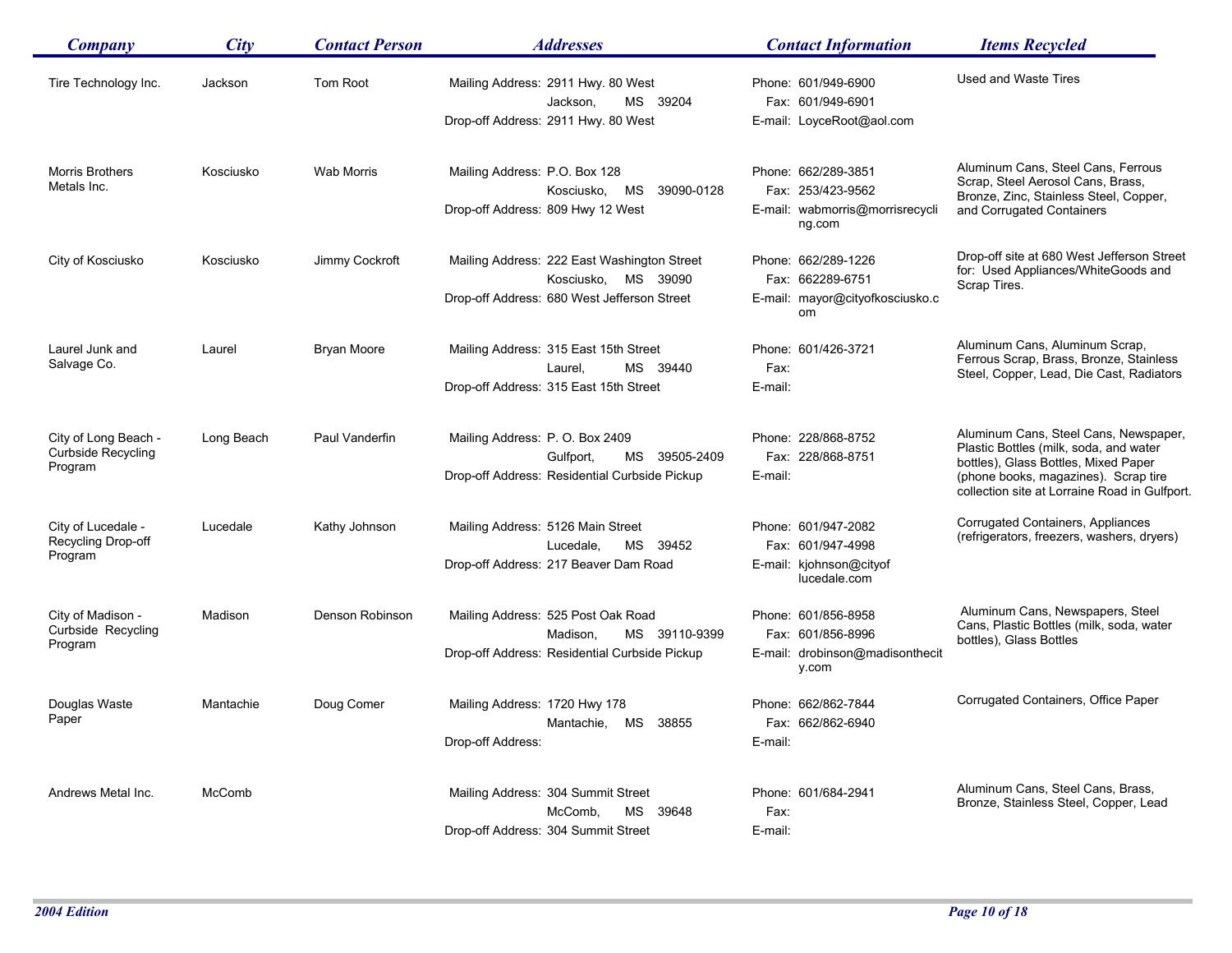| <b>Company</b>                                               | City       | <b>Contact Person</b> | <b>Addresses</b>                                                                                              | <b>Contact Information</b>                                                             | <b>Items Recycled</b>                                                                                                                                                                                                                              |
|--------------------------------------------------------------|------------|-----------------------|---------------------------------------------------------------------------------------------------------------|----------------------------------------------------------------------------------------|----------------------------------------------------------------------------------------------------------------------------------------------------------------------------------------------------------------------------------------------------|
| <b>McComb Recycling</b><br>Center                            | McComb     | Cecil Taylor          | Mailing Address: 715 South Broadway<br>McComb,<br>MS 39648<br>Drop-off Address: 715 South Broadway            | Phone: 601/684-5351<br>Fax: 601/684-5351<br>E-mail: canman@locnet.net                  | Aluminum Cans, Auto Carburetors,<br>Transmissions, Alternators, Electric<br>Motors, Copper, Stainless Steel, Na/c,<br>Aluminum Coils, Corrugated Containers,<br>Radiators, High Grade Computer and<br>White Office Paper                           |
| City of McComb                                               | McComb     | Ronnie Lindsey        | Mailing Address: P. O. Box 667<br>McComb.<br>MS 39649-0667<br>Drop-off Address: City Vehicle Maintenance Shop | Phone: 601/684-3497<br>Fax: 601/684-3601<br>E-mail: rlind32@hotmail.com                | Drop-off site at City Vehicle Maintenance<br>Shop for: Used Motor Oil, and Used<br>Appliances/Whitegoods                                                                                                                                           |
| McComb Metal &<br>Recycling                                  | McComb     | James Biggart         | Mailing Address: Hwy 98 East, Box 874<br>McComb.<br>MS 39648<br>Drop-off Address: Box 874                     | Phone: 601/684-7860<br>Fax: 601/684-0721<br>E-mail:                                    | Aluminum Beverage Cans, Ferrous Scrap<br>Metals, Non-ferrous Scrap Metals                                                                                                                                                                          |
| Queen City Recycling                                         | Meridian   | Lori Ward             | Mailing Address: 503 E Street<br>MS 39301<br>Meridian,<br>Drop-off Address: 503 E Street                      | Phone: 601/485-8688<br>Fax: 601/485-9822<br>E-mail: qcrecycling@aol.com                | Aluminum Cans, Aluminum Scrap,<br>Ferrous Scrap, Brass, Bronze, Zinc, Tin,<br>Stainless Steel, Copper, Lead                                                                                                                                        |
| Atlas Roofing Corp.                                          | Meridian   | Joe Ogg               | Mailing Address: 2322 Valley Road<br>Meridian,<br>MS 39307<br>Drop-off Address: 2322 Valley Road              | Phone: 601/483-7111<br>Fax: 601/483-7344<br>E-mail: jogg@atlasroofing.com              | <b>Corrugated Containers</b>                                                                                                                                                                                                                       |
| Southern Scrap of<br>Meridian, LLC                           | Meridian   | Gregg Rader           | Mailing Address: P.O. Box 1636<br>Meridian,<br>39302-1636<br>MS<br>Drop-off Address: 75 Hwy 19 North          | Phone: 601/693-5323<br>Fax: 601/485-7757<br>E-mail:                                    | Aluminum Cans, Aluminum Scrap, Steel<br>Cans, Ferrous Scrap, Brass, Bronze,<br>Zinc, Tin, Stainless Steel, Copper,<br><b>Corrugated Containers</b>                                                                                                 |
| City of Meridian -<br>Meridian Curbside<br>Recycling Program | Meridian   | Odell Hopkins         | Mailing Address: 311 27th Avenue<br>MS 39301<br>Meridian,<br>Drop-off Address: Residential Curbside Pickup    | Phone: 601/485-1970<br>Fax: 601/485-1864<br>E-mail: odellhopkins@meridanms<br>.org     | Aluminum Cans, Newspapers, Plastic<br>Bottles (milk, soda and water bottles),<br>Corrugated Boxes, Mixed Paper (phone<br>books, magazines)                                                                                                         |
| Safety Kleen                                                 | Millington | Craig Chapman         | Mailing Address: 3536 Fite Road<br>Millington,<br>38053<br>MS<br>Drop-off Address: 3536 Fite Road             | Phone: 901/357-3600<br>Fax: 901/357-3612<br>E-mail: craig.chapman@safety-<br>kleen.com | Fluorescent Lamps, Items containing<br>mercury, Used Motor Oil, Anti-freeze, and<br>Oil Filters from business, Computers.<br>Monitors, Aluminum Scrap, Film, Silver,<br>Paints, & Solvents (serves Memphis, TN<br>to Jackson, TN & all of MS & AR) |

 $\overline{\phantom{a}}$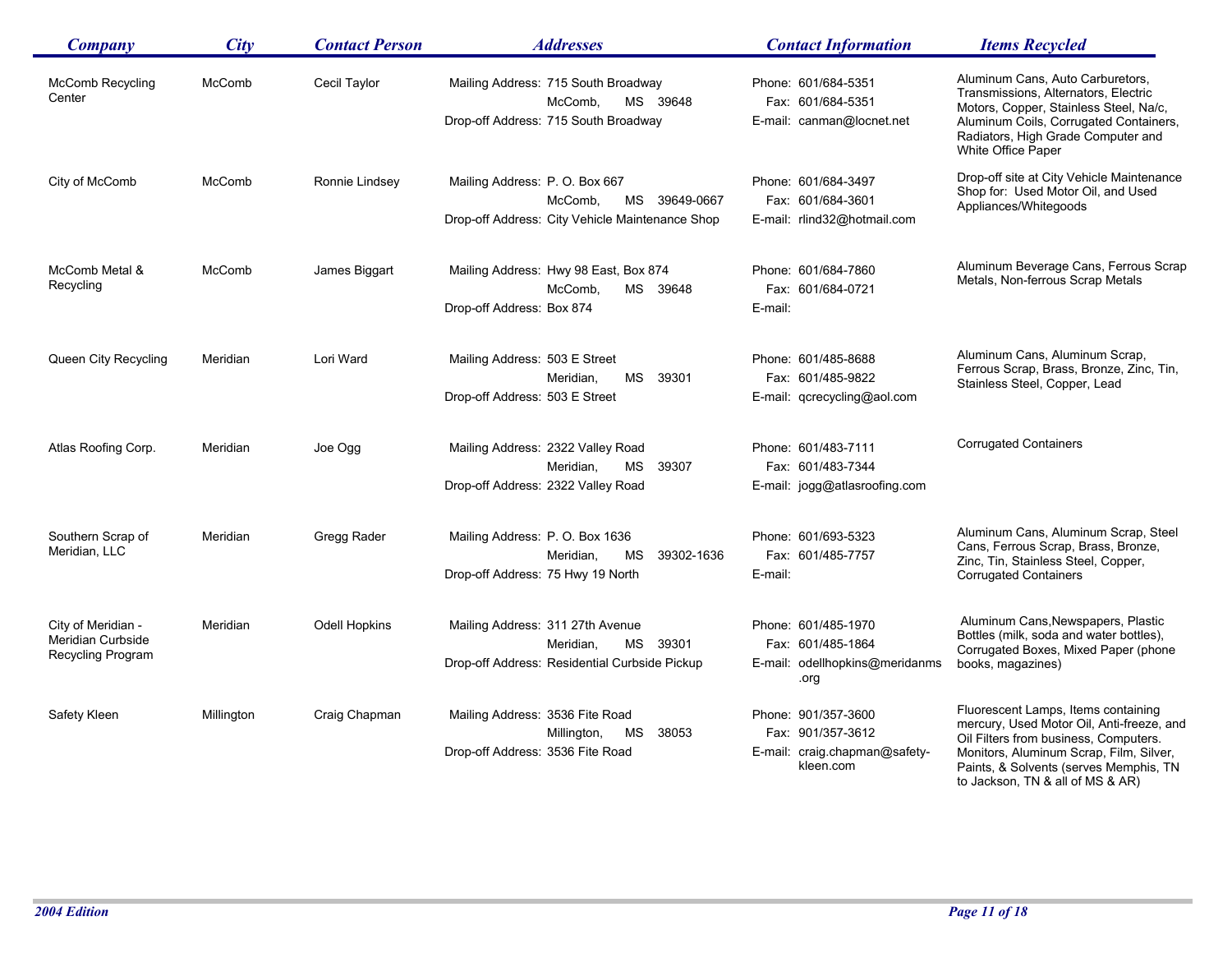| Company                                 | City          | <b>Contact Person</b> | <b>Addresses</b>                                                | <b>Contact Information</b>               | <b>Items Recycled</b>                                                                                                                                         |
|-----------------------------------------|---------------|-----------------------|-----------------------------------------------------------------|------------------------------------------|---------------------------------------------------------------------------------------------------------------------------------------------------------------|
| S & S Auto Salvage<br>Sales, Inc.       | Morton        | Scott Johnson         | Mailing Address: 1356 Hwy. 80<br>MS<br>39117<br>Morton,         | Phone: 601/732-8090<br>Fax: 601/732-8015 | Aluminum Cans, Automotive Batteries,<br>Brass, Copper, Radiators, Junk Cars                                                                                   |
|                                         |               |                       | Drop-off Address: 1356 Hwy. 80                                  | E-mail: sandsms@bellsouth.net            |                                                                                                                                                               |
| Mississippi River                       | Natchez       | Tanya Richardson      | Mailing Address: P. O. Box 727                                  | Phone: 601/445-0100                      | Paper                                                                                                                                                         |
| Corporation                             |               |                       | 39121-0727<br>Natchez.<br>MS                                    | Fax: 601/442-6599                        |                                                                                                                                                               |
|                                         |               |                       | Drop-off Address: 30 Majorca Road                               | E-mail: tanya@msriver.com                |                                                                                                                                                               |
| DeSoto County                           | <b>Nesbit</b> | Jim Bearden           | Mailing Address: 365 Losher Street, Suite 330                   | Phone: 662/429-5593                      | Used Motor Oil, and Scrap Tires: Central                                                                                                                      |
| Recycling Program                       |               |                       | MS 38632<br>Hernando,                                           | Fax: 662/429-1314                        | Maintenance(2339 Gwynn Road)                                                                                                                                  |
|                                         |               |                       | Drop-off Address: Drop-off Recycling Sites - see<br>last column | E-mail:                                  |                                                                                                                                                               |
| City of New Albany -                    | New Albany    | <b>Billy Wiseman</b>  | Mailing Address: P.O. Box 56                                    | Phone: 662/534-1010                      | Aluminum Cans, Newspapers, Corrugated                                                                                                                         |
| Drop-off Recycling<br>Program           |               |                       | New Albany, MS 38652                                            | Fax: 662/534-1045                        | Boxes, Mixed Paper (magazines), Tires                                                                                                                         |
|                                         |               |                       | Drop-off Address: Fire Station #1, Cleveland Street             | E-mail: jhall@ci.newalbany.ms.us         |                                                                                                                                                               |
| <b>Three Rivers Solid</b>               | New Albany    | Wayne Treadaway       | Mailing Address: P.O. Box 56                                    | Phone: 662/534-1028                      | Drop-off Trailer at Fire Stations at<br>Cleveland Street and also at Denton                                                                                   |
| Waste Authority/City<br>of New Albany   |               |                       | New Albany, MS 38652                                            | Fax: 662/534-1045                        | Street: Aluminum and Steel Cans,                                                                                                                              |
|                                         |               |                       | Drop-off Address: New Albany and County; see<br>last column     | E-mail:                                  | Corrugated Boxes, Newspaper; Drop-off<br>at Street Dept. Building: Scrap Tires;<br>Drop-off at Morris Recycling on Old Hwy<br>78: Old Appliances, Scrap Metal |
| <b>JCC Environmental,</b><br>Inc.       | Nicholson     | Justin Mayer          | Mailing Address: P.O Box 769<br>MS 39463-0769<br>Nicholson,     | Phone: 601/798-1629<br>Fax: 601/798-4435 | 55 Gallon Drums, Oil Filters, Used Motor<br>Oil, Paints/Solvents, Batteries, Tires,                                                                           |
|                                         |               |                       | Drop-off Address: 1855 Highway 11 South                         | E-mail: jccenvir@ametro.net              | Antifreeze                                                                                                                                                    |
| Owen Scrap Metal                        | Ocean Springs | John Owen             | Mailing Address: 10820 Tucker Road                              | Phone: 228/392-6158                      | Aluminum Cans, Aluminum Scrap, Steel                                                                                                                          |
|                                         |               |                       | Ocean Sprin MS 39565-9303                                       | Fax: 228/392-6372                        | Cans, Ferrous Scrap, Other Scrap Metal                                                                                                                        |
|                                         |               |                       | Drop-off Address: 10820 Tucker Road                             | E-mail:                                  |                                                                                                                                                               |
| City of Ocean                           | Ocean Springs | Seren Ainsworth       | Mailing Address: P.O. Box 1800                                  | Phone: 228/875-6722                      | Aluminum Cans, Newspapers, Steel<br>Cans, Clear Glass Bottles, Plastic Bottles                                                                                |
| Springs - Curbside<br>Recycling Program |               |                       | Ocean Sprin MS 39564                                            | Fax: 228/875-9671                        | (milk, soda and water bottles), Mixed                                                                                                                         |
|                                         |               |                       | Drop-off Address: Residential Curbside Pickup                   | E-mail: osclerk@bellsouth.net            | Paper (phone books, magazines)                                                                                                                                |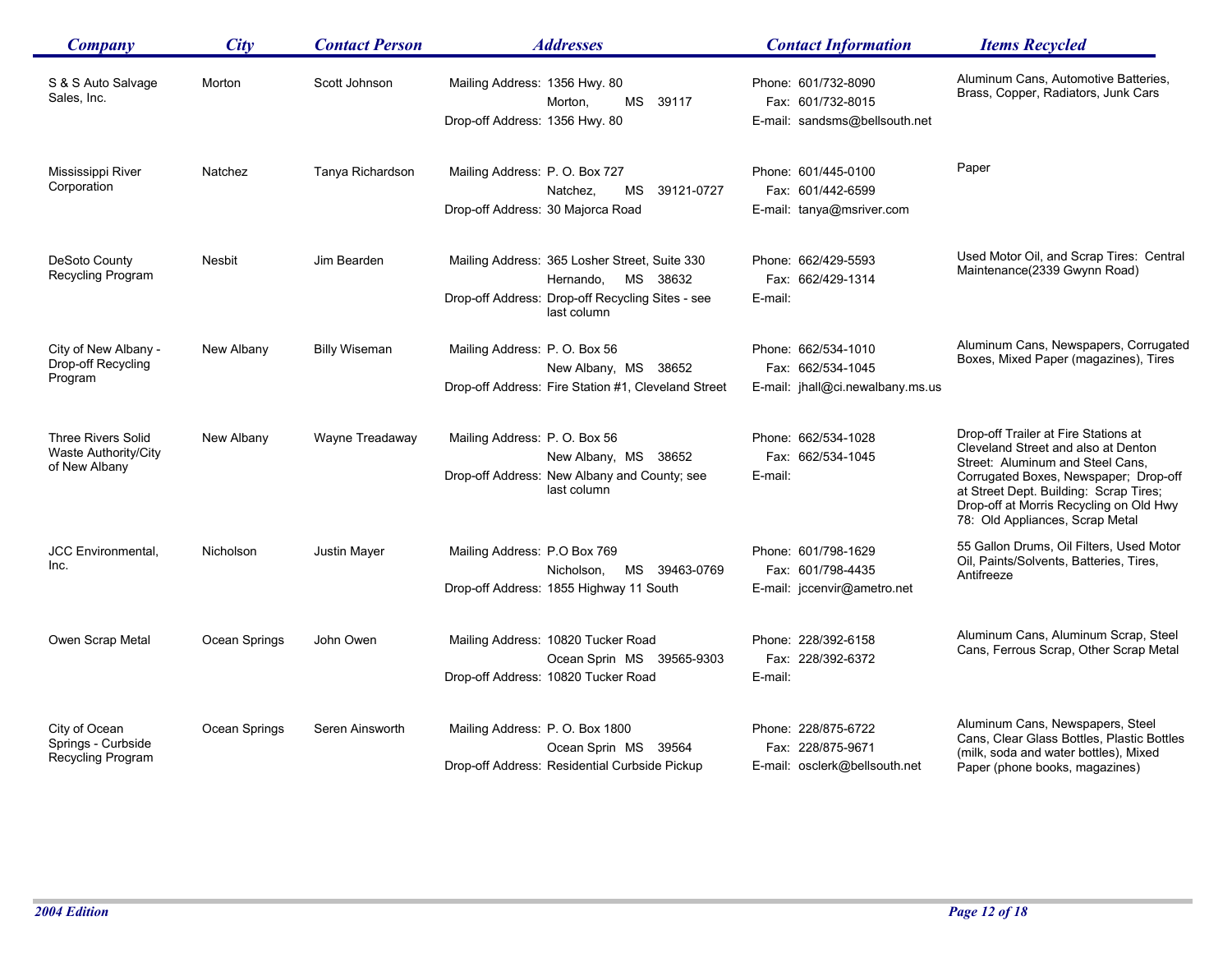| <b>Company</b>                                                                 | City          | <b>Contact Person</b> | <b>Addresses</b>                                                                                                                          | <b>Contact Information</b>                                                           | <b>Items Recycled</b>                                                                                                                                                                                                                                                                                                                                                                                                   |
|--------------------------------------------------------------------------------|---------------|-----------------------|-------------------------------------------------------------------------------------------------------------------------------------------|--------------------------------------------------------------------------------------|-------------------------------------------------------------------------------------------------------------------------------------------------------------------------------------------------------------------------------------------------------------------------------------------------------------------------------------------------------------------------------------------------------------------------|
| Owens Scrap Metal,<br>Inc. and Pascagoula<br>Scrap, Inc.                       | Ocean Springs | John Owens            | Mailing Address: 10820 Tucker Road<br>Ocean Sprin MS 39565<br>Drop-off Address: 10820 Tucker Road                                         | Phone: 228/392-6158<br>Fax: 228/392-6372<br>E-mail:                                  | Ferrous and Non-ferrous Metals                                                                                                                                                                                                                                                                                                                                                                                          |
| DeSoto County<br>Recycling Program                                             | Olive Branch  | Jim Bearden           | Mailing Address: 365 Losher Street, Suite 330<br>Hernando.<br>MS 38632<br>Drop-off Address: Drop-off Recycling Sites - see<br>last column | Phone: 662/429-5593<br>Fax: 662/429-1314<br>E-mail:                                  | Newspaper, and Office Paper Collection<br>at:B. J. Chain Library, Maxwell Building,<br>and Summershill Volunteer Fire Dept.<br>Used Motor Oil Collection at: District Barn<br>#1(10947 Old Hwy. 78). Paper Only<br>at:Olive Branch Elementary(9549 Pigeon<br>Roost Road), and Olive Branch<br>Intermediate(8631 E. Pigeon Roost). Tires<br>and Carpet Padding at: Desoto County<br>Rubbish Pit(5255 West Sandidge Road) |
| City of Olive Branch -<br><b>Curbside Recycling</b><br>Program                 | Olive Branch  | <b>Jackie Riles</b>   | Mailing Address: 9189 Pigeon Roost Rd<br>Olive Branc MS 38654<br>Drop-off Address: Residential Curbside Pickup                            | Phone: 662/895-4000<br>Fax: 662/895-4002<br>E-mail: jriles@obms.us                   | Aluminum Cans, Newspapers, Plastic<br>Soda and Milk Bottles, Mixed Paper<br>(phone books, magazines)                                                                                                                                                                                                                                                                                                                    |
| <b>Quality Rubber</b><br>Company Inc.                                          | Olive Branch  | Herb Hunt             | Mailing Address: P.O. Box 517<br>Olive Branc MS 38654-0517<br>Drop-off Address: 8145 Alexander Road                                       | Phone: 662/895-7881<br>Fax: 662/895-3033<br>E-mail:                                  | Truck & Aircraft Tires, Offroad Bias Ply<br><b>Tires</b>                                                                                                                                                                                                                                                                                                                                                                |
| City of Oxford - Drop-<br>off Recycling<br>Program                             | Oxford        | Amberlyn Liles        | Mailing Address: 107 Courthouse Square<br>Oxford.<br>MS 38655<br>Drop-off Address: Drop-off Recycling Sites                               | Phone: 662/232-2745<br>Fax: 662/232-2745<br>E-mail: amelton@oxfordms.net             | Aluminum Cans, Newspapers, Steel<br>Cans, Corrugated Boxes, Plastic Bottles<br>(milk, soda, water bottles), Mixed Paper<br>(phone books, magazines), Rechargable<br><b>Batteries</b>                                                                                                                                                                                                                                    |
| <b>Three Rivers Solid</b><br>Waste<br>Authority/Oxford-<br>Lafayette Recycling | Oxford        | Amberlyn Liles        | Mailing Address: 107 Courthouse Square<br>Oxford,<br>MS 38655<br>Drop-off Address: Oxford and Lafayette County;<br>see last column        | Phone: 662/234-2745<br>Fax: 662/232-2745<br>E-mail:                                  | Drop-off Trailer at the Recycling Center at<br>the City of Oxford Landfill on CR321:<br>Aluminum and Steel Cans, Corrugated<br>Boxes, Newspapers, Scrap Tires, Old<br>Appliances, Scrap Metal, Yard Waste,<br>and there is also a recycling trailer located<br>at the city shop on Molly Bar Road next to<br>the police station.                                                                                        |
| City of Pascagoula -<br>Drop-off Recycling<br>Program                          | Pascagoula    | David Groves          | Mailing Address: P. O. Drawer 908<br>Pascagoula, MS<br>39568<br>Drop-off Address: 4015 14th Street                                        | Phone: 228/938-6257<br>Fax: 228/762-9254<br>E-mail: dgroves@cityofpascagoul<br>a.com | Aluminum Cans, Steel Cans, Newspaper,<br>Plastic Bottles (milk, soda, and water<br>bottles), Glass Bottles, Mixed Paper<br>(phone books)                                                                                                                                                                                                                                                                                |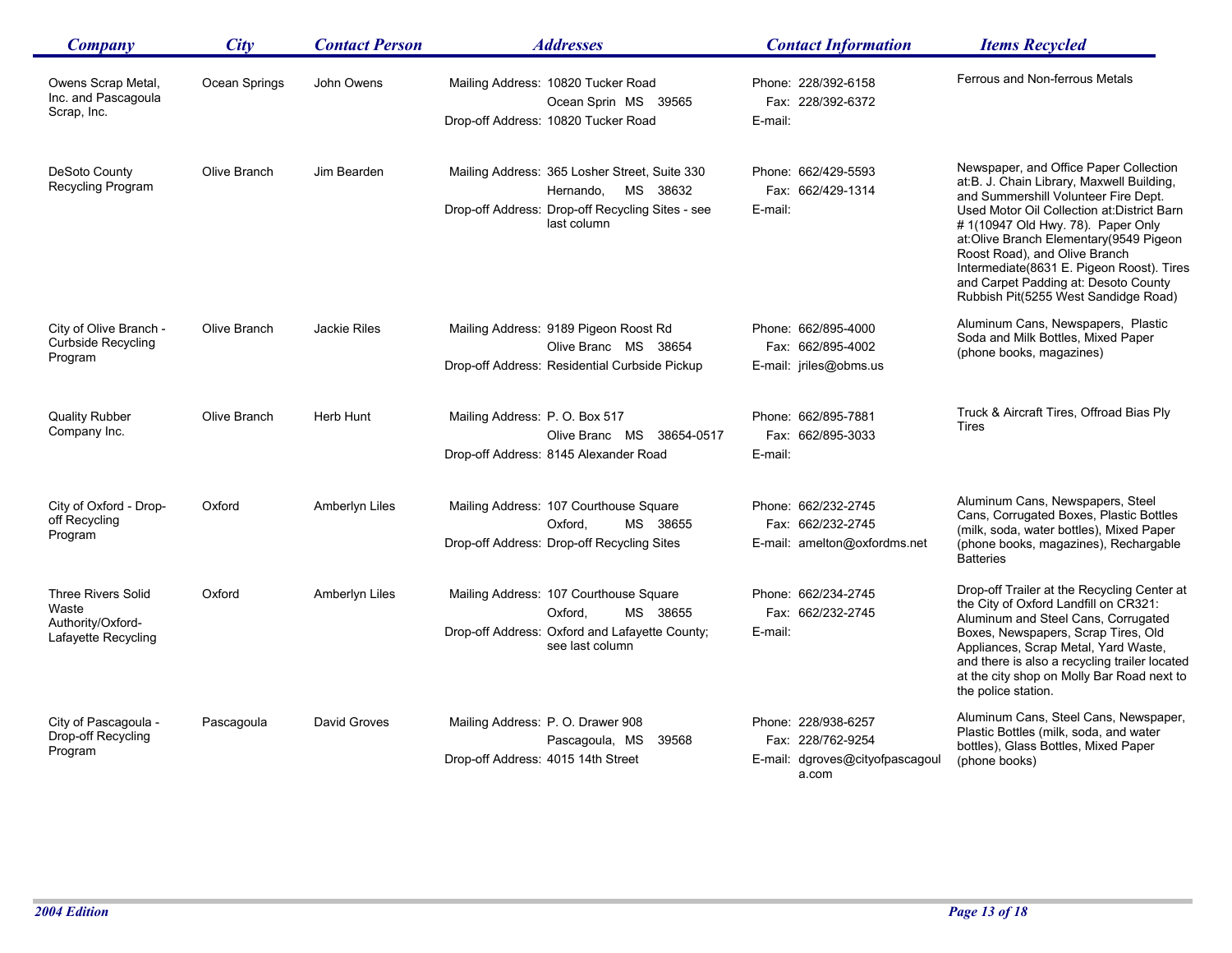| <b>Company</b>                                                    | City           | <b>Contact Person</b>      | <b>Addresses</b>                                                                                                             | <b>Contact Information</b>                                           | <b>Items Recycled</b>                                                                                                                                                                                            |
|-------------------------------------------------------------------|----------------|----------------------------|------------------------------------------------------------------------------------------------------------------------------|----------------------------------------------------------------------|------------------------------------------------------------------------------------------------------------------------------------------------------------------------------------------------------------------|
| City of Pass<br>Christian - Curbside<br>Recycling Program         | Pass Christian | Paul Vanderfin             | Mailing Address: P.O. Box 2409<br>Gulfport,<br>MS 39505-2409<br>Drop-off Address: Residential Curbside Pickup                | Phone: 228/868-8752<br>Fax: 228/868-8751<br>E-mail:                  | Aluminum Cans, Steel Cans, Newspaper,<br>Plastic Bottles (milk, soda, and water<br>bottles), Glass Bottles, Mixed paper<br>(phone books, magazines). Scrap tire<br>collection site at Lorraine Road in Gulfport. |
| <b>Bobby Singleton</b><br>Recycling                               | Pearl          | <b>Bobby Singleton</b>     | Mailing Address: 118 Berry Drive<br>Pearl.<br>MS<br>39208<br>Drop-off Address:                                               | Phone: 601/832-1889<br>Fax:<br>E-mail:                               | <b>Corrugated Containers</b>                                                                                                                                                                                     |
| AmeriGas                                                          | Pearl          |                            | Mailing Address: 1684 Hwy. 80 East<br>Pearl,<br>MS 39208<br>Drop-off Address: 1684 Hwy. 80 East                              | Phone: 601/939-1171<br>Fax:<br>E-mail:                               | 20 lb. Propane Tanks, and all other<br>propane tanks                                                                                                                                                             |
| Picayune Industries                                               | Picayune       | Becky Johnson              | Mailing Address: 1401 Sixth Avenue<br>MS 39466<br>Picayune,<br>Drop-off Address: 1401 Sixth Avenue                           | Phone: 601/798-8859<br>Fax: 601/798-9825<br>E-mail:                  | Newspapers                                                                                                                                                                                                       |
| C & D Recycling                                                   | Picayune       | Craig West                 | Mailing Address: 106 Christopher Street<br>Picayune,<br>MS 39466<br>Drop-off Address: 3884 Hwy. 43 North                     | Phone: 601/798-8909<br>Fax:<br>E-mail:                               | Aluminum Can, Scrap Metal                                                                                                                                                                                        |
| <b>Three Rivers Solid</b><br>Waste<br>Authority/Calhoun<br>County | Pittsboro      | <b>Richard Thacker</b>     | Mailing Address: P.O. Box 36<br>MS 38951<br>Pittsboro,<br>Drop-off Address: Pittsboro and Calhoun County;<br>see last column | Phone: 662/412-3137<br>Fax: 662/412-3128<br>E-mail:                  | Drop-off Trailer at Calhoun County Central<br>Maintenance Office at Hwy. 9: Scrap<br>Tires, Old Appliances, Scrap Metal                                                                                          |
| Plantersville<br>Recycling Program                                | Plantersville  | Norma Chandler             | Mailing Address: P. O. Box 507<br>Plantersville MS<br>38862<br>Drop-off Address: P.O. Box 507                                | Phone: 662/844-2012<br>Fax: 662/840-9565<br>E-mail: njc822@yahoo.com | Aluminum Cans                                                                                                                                                                                                    |
| <b>Northeast Metal</b><br>Processors                              | Plantersville  | <b>Walter Fleishhacker</b> | Mailing Address: P.O. Box 508<br>Plantersville MS 38862-0508<br>Drop-off Address: 551 Central Street                         | Phone: 662/844-2164<br>Fax: 662/844-2169<br>E-mail: nemetal@aol.com  | Ferrous & Nonferrous Metals                                                                                                                                                                                      |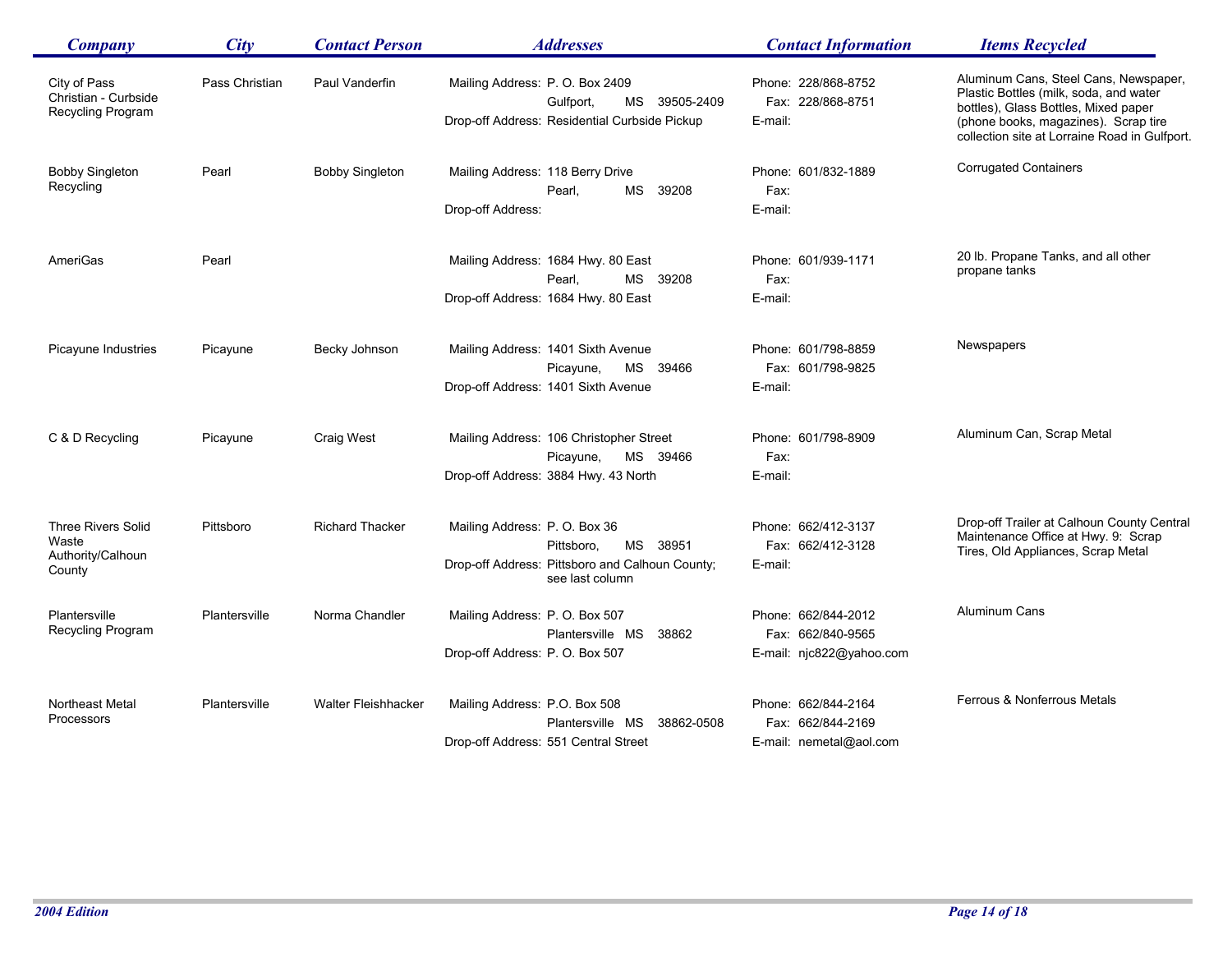| Company                                                          | City                | <b>Contact Person</b> | <b>Addresses</b>                                                                                                             | <b>Contact Information</b>                                                                                        | <b>Items Recycled</b>                                                                                                                                                                                                                                                                               |
|------------------------------------------------------------------|---------------------|-----------------------|------------------------------------------------------------------------------------------------------------------------------|-------------------------------------------------------------------------------------------------------------------|-----------------------------------------------------------------------------------------------------------------------------------------------------------------------------------------------------------------------------------------------------------------------------------------------------|
| <b>Three Rivers Solid</b><br>Waste Authority/City<br>of Pontotoc | Pontotoc            | <b>Bill Rutledge</b>  | Mailing Address: 116 North Main Street<br>MS 38863<br>Pontotoc,<br>Drop-off Address: Pontotoc and County; see last<br>column | Phone: 662/489-4321<br>Fax: 662/489-7568<br>E-mail: mayorbill@pontotoc.net                                        | Drop-off Trailer at Salvation Army Thrift<br>Store at Hwy. 15 Bypass: Aluminum and<br>Steel Cans, Corrugated Boxes,<br>Newsspaper: Drop-off Site at Three<br>Rivers Landfill at 1904 Pontotoc Parkway<br>West: Scrap Tires, Old Appliances,<br>Scrap Metal, Yard Waste                              |
| City of Quitman -<br><b>Curbside Recycling</b><br>Program        | Quitman             | Andy Reese            | Mailing Address: P. O. Box 16<br>MS 39355-0016<br>Quitman,<br>Drop-off Address: Residential Curbside Pickup                  | Phone: 601/776-3728<br>Fax: 601/776-4016<br>E-mail:                                                               | Newspapers, Magazines, Corrugated<br>Containers, Aluminum Cans, Clear Glass,<br>Plastic Bottles (milk, soda, and water<br>bottles)                                                                                                                                                                  |
| <b>Interstate Batteries</b>                                      | Ridgeland           | Kevin Erwin           | Mailing Address: 243 Hwy 51<br>Ridgeland,<br>MS<br>39157<br>Drop-off Address: 243 Hwy 51                                     | Phone: 601/898-1200<br>Fax: 601/898-1308<br>E-mail: ib4460@jam.rr.com                                             | Lead Acid Batteries, Rechargeable<br>Batteries (Nickel Cadmium, Nickel Metal<br>Hydride, Lithium, Sealed Lead Acid)                                                                                                                                                                                 |
| City of Ridgeland -<br>Curbside Recycling<br>Program             | Ridgeland           | Mike McCollum         | Mailing Address: P.O. Box 217<br>MS 39158<br>Ridgeland,<br>Drop-off Address: Residential Curbside Pickup                     | Phone: 601/853-2027<br>Fax: 601/853-2019<br>E-mail: mike.mcCollum@ridgelan<br>dms.org or<br>ben.mays@ridgelandms. | Newspapers, Aluminum Cans, Steel<br>Cans, and Plastic Bottles (milk, soda and<br>water bottles)                                                                                                                                                                                                     |
| Community<br>Recycling, Inc.                                     | <b>Rolling Fork</b> | <b>Walter Ward</b>    | Mailing Address: 520 Walnut Street<br>Rolling Fork, MS 39159<br>Drop-off Address: 520 Walnut Street                          | Phone: 662/828-3779<br>Fax: 622/828-3779<br>E-mail:                                                               | Newspapers, Corrugated Containers,<br>Plastic Bottles (PETE#1 - soda and water<br>bottles, HDPE #2 - milk bottles)                                                                                                                                                                                  |
| <b>Three Rivers Solid</b><br>Waste Authority/Lee<br>County       | Saltillo            | Shawn Hairald         | Mailing Address: P.O. Box 1785<br>38802<br>MS<br>Tupelo,<br>Drop-off Address: Saltillo and County; see last<br>column        | Phone: 662/841-0378<br>Fax: 662/841-7994<br>E-mail: shairald@leecoms.com                                          | Drop-off Trailer in Town of Guntown, and<br>Drop-off Trailer at County Maintenance<br>Station at Hwy. 145: Aluminum and Steel<br>Cans, Corrugated Boxes, Newspapers;<br>Drop-off at Lee County Transfer Station at<br>281 County Road 1282: Scrap Tires, Old<br>Appliances, Scrap Metal, Yard Waste |
| Mac's Tire<br>Recyclers, Inc.                                    | Saltillo            | Roseanne<br>McPherson | Mailing Address: P.O. Box 1025<br>Saltillo,<br>MS 38866-1025<br>Drop-off Address: 2058 Hwy 145 North                         | Phone: 662/869-1860<br>Fax: 662/869-2722<br>E-mail: mcphersonrm@yahoo.co<br>m                                     | Tires & Rubber                                                                                                                                                                                                                                                                                      |
| Sistrunk Pallets, Inc.                                           | Sebastopol          | Nolan Sistrunk        | Mailing Address: P. O. Box 169<br>Sebastopol, MS<br>39359-0169<br>Drop-off Address: Hwy 21 South                             | Phone: 601/625-8652<br>Fax: 601/625-7556<br>E-mail:                                                               | <b>Used Pallets</b>                                                                                                                                                                                                                                                                                 |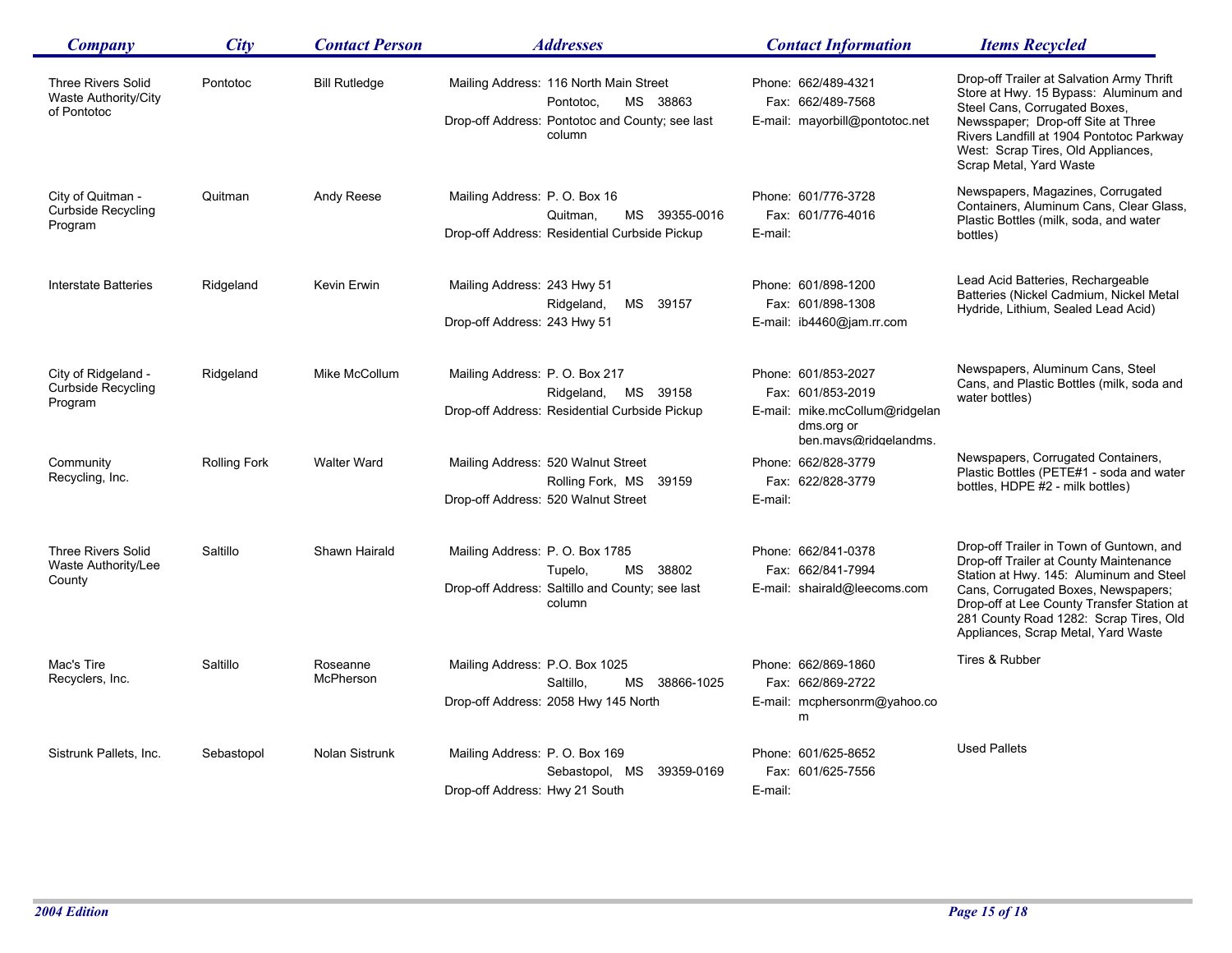| <b>Company</b>                                        | City       | <b>Contact Person</b>  | <b>Addresses</b>                                                                                                                          | <b>Contact Information</b>                                                               | <b>Items Recycled</b>                                                                                                                                                                                                                                                                                      |
|-------------------------------------------------------|------------|------------------------|-------------------------------------------------------------------------------------------------------------------------------------------|------------------------------------------------------------------------------------------|------------------------------------------------------------------------------------------------------------------------------------------------------------------------------------------------------------------------------------------------------------------------------------------------------------|
| Morris Scrap Metal,<br>Inc.                           | Sherman    | Sammy Simmons          | Mailing Address: P.O. Box 460<br>Sherman,<br>MS 38869-0460<br>Drop-off Address: 2245 Hwy 178                                              | Phone: 662/844-6441<br>Fax: 253/423-9558<br>E-mail: sammysimpson@morrisr<br>ecycling.com | Aluminum Cans, Aluminum Scrap, Steel<br>Cans, Ferrous Scrap, Brass, Bronze,<br>Lead, Copper, Zinc, Tin, Stainless Steel,<br>Auto Batteries, Motors, Transmissions,<br>Corrugated Containers, High Grade<br>computer and White Office Paper, Auto<br>Bodies, Whole Truck, Whole Farm<br>Machinery           |
| Ellis Recycling                                       | Slidell    | <b>Troy Ellis</b>      | Mailing Address: 151 Industrial Drive<br>Slidell,<br>LA 70460<br>Drop-off Address: 151 Industrial Drive                                   | Phone: 985/649-2940<br>Fax: 985/649-2948<br>E-mail:                                      | Aluminum, Brass, Batteries, Copper,<br>Cardboard, Tin, Lead, Stainless, Junk<br>Cars                                                                                                                                                                                                                       |
| DeSoto County<br>Recycling Program                    | Southaven  | Jim Bearden            | Mailing Address: 365 Losher Street, Suite 330<br>MS 38632<br>Hernando,<br>Drop-off Address: Drop-off Recycling Sites - See<br>last column | Phone: 601/429-5593<br>Fax: 601/429-1314<br>E-mail:                                      | Newspaper, and Office Paper Collection<br>at: County Justice Court, and M. R. Davis<br>Library. Paper and Metal at: Desoto Civic<br>Center(Pepper Chase Drive)                                                                                                                                             |
| City of Southhaven -<br>Drop-off Recycling<br>Program | Southaven  | <b>Bradley Wallace</b> | Mailing Address: 8710 NW Drive<br>Southaven, MS 38671<br>Drop-off Address: Drop-off Recycling Sites                                       | Phone: 662/393-4639<br>Fax: 662/342-9123<br>E-mail: bwallace@southaven.org               | Drop-off sites for: Paper and Metal -<br>Colonial Hills Church, Paper - Davis<br>Library, Southaven                                                                                                                                                                                                        |
| City of Starkville -<br>Drop-off Recycling<br>Program | Starkville | Arleen Clapp           | Mailing Address: 101 Lampkin Street<br>Starkville.<br>MS 39759<br>Drop-off Address: Drop-off Recycling Sites                              | Phone: 662/323-4609<br>Fax: 662/324-4015<br>E-mail: recycle@cityofstarkville.or<br>g     | Drop-off sites at Gerrard Road & Fire<br>Station Road; North Montgomery Street &<br>University Drive; and South Montgomery<br>Street & Academy Road: Newspapers,<br>Corrugated Boxes, Aluminum Cans<br>(White office paper accepted at<br>Community Recycling Services at 682<br>Collier Road)             |
| <b>Sumrall Recycling</b><br>Services, Inc.            | Sumrall    | Poncho James           | Mailing Address: 175 Todd Road<br>39482<br>Sumrall.<br>MS<br>Drop-off Address: 175 Todd Road                                              | Phone: 601/758-0378<br>Fax: 601/758-0103<br>E-mail: sumrallrecycling@aol.co<br>m         | All Paper Grades, Residential, Industrial<br>and Commercial Plastics-#1's through #4's                                                                                                                                                                                                                     |
| City of Tupelo - Drop-<br>off Recycling<br>Program    | Tupelo     | Sherrie Cochran        | Mailing Address: 71 East Troy Street<br>MS 38802<br>Tupelo,<br>Drop-off Address: See last column                                          | Phone: 662/841-6510<br>Fax: 662/841-6550<br>E-mail: scochran@ci.tupelo.ms.u<br>s         | Drop-off sites at Fire Station #6 at 4125<br>Coley Road, Jefferson and Front Street.<br>Aluminum and Steel Cans, Newspapers,<br>Plastic Bottles (milk, soda, water bottles);<br>Drop-off site at Lee County Transfer<br>Station at 281 County Road 1282: Scrap<br>Tires, Old Appliances, Scrap Metal, Yard |

Waste. Link Centre: Computers

Ē,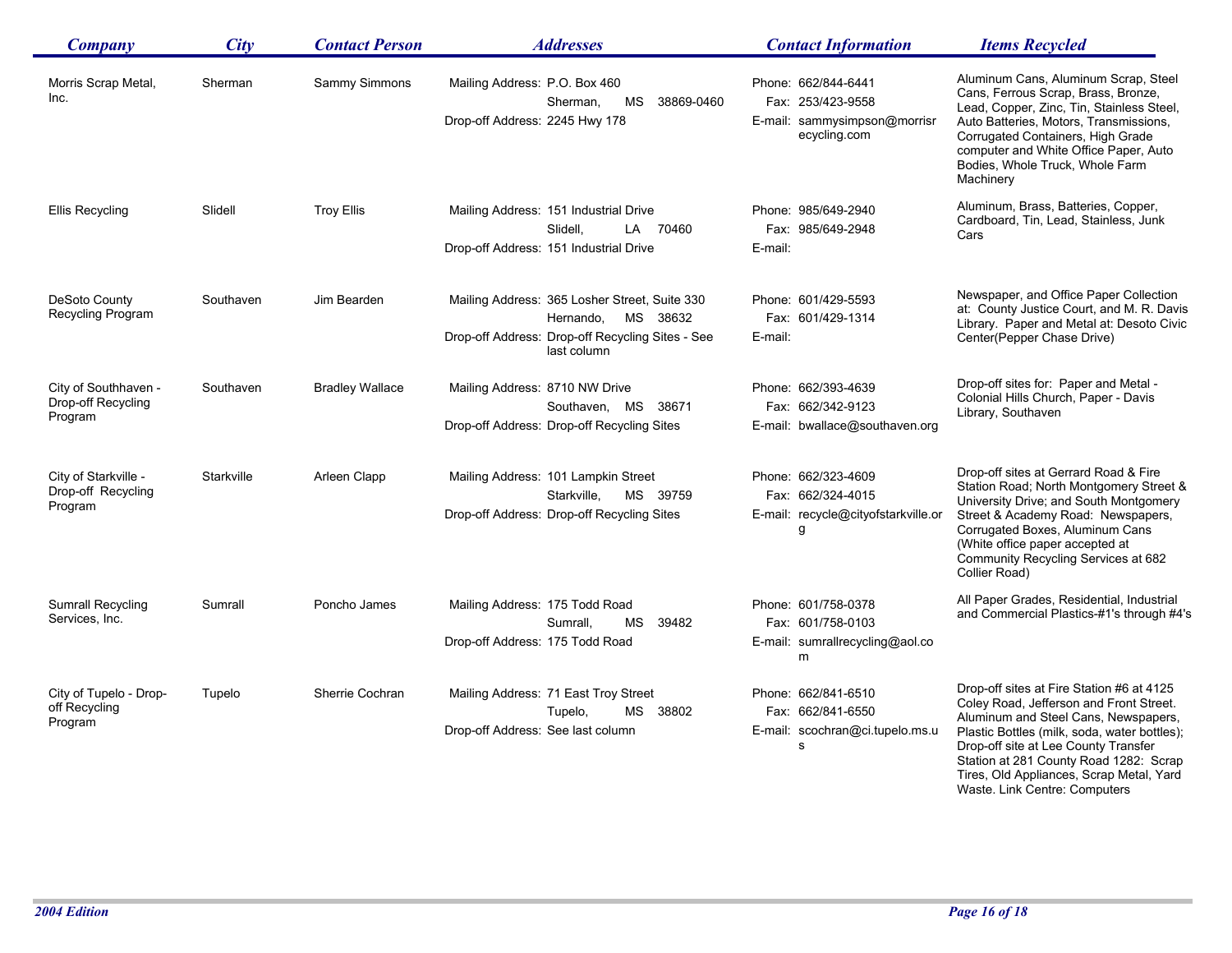| <b>Company</b>                          | City       | <b>Contact Person</b> | <b>Addresses</b>                                                                                                                          | <b>Contact Information</b>                                                              | <b>Items Recycled</b>                                                                                                                                                                                                 |
|-----------------------------------------|------------|-----------------------|-------------------------------------------------------------------------------------------------------------------------------------------|-----------------------------------------------------------------------------------------|-----------------------------------------------------------------------------------------------------------------------------------------------------------------------------------------------------------------------|
| Aluminum Can<br><b>Buyers of Tupelo</b> | Tupelo     |                       | Mailing Address: 511 1/2 South Spring Street<br>MS 38801<br>Tupelo,<br>Drop-off Address: 511 1/2 South Spring Street                      | Phone: 662/844-0615<br>Fax:<br>E-mail:                                                  | Aluminum Cans                                                                                                                                                                                                         |
| Tupelo Scrap Corp.                      | Tupelo     | <b>Robert Craig</b>   | Mailing Address: 2337 South Veterans Blvd.<br>MS 38804<br>Tupelo,<br>Drop-off Address: 2337 South Veterans Blvd.                          | Phone: 662/842-7452<br>Fax: 253/423-9520<br>E-mail: robertcraig@morrisrecycli<br>ng.com | Aluminum Cans, Aluminum Scrap, Brass,<br>Copper, Stainless Steel, Whole Autos,<br>Tin, and All Ferrous Scrap                                                                                                          |
| <b>Vicksburg Recycling</b>              | Vicksburg  | Barbara Voyles        | Mailing Address: 1931 North Washington Street<br>MS 39180<br>Vicksburg,<br>Drop-off Address: 1931 North Washington Street                 | Phone: 601/631-6978<br>Fax: 601/631-6881<br>E-mail: VBurgRecycling@aol.co<br>m          | Aluminum Cans, Aluminum Scrap, Cast<br>Iron, Iron & Steel Scrap, Industrial Scrap,<br>Copper, Lead, Auto Batteries, Radiators,<br>Brass                                                                               |
| <b>MIDD West</b><br>Industries          | Vicksburg  | Dianne Siemien        | Mailing Address: 100 Smokey Lane<br>Vicksburg,<br>MS<br>39180<br>Drop-off Address: 100 Smokey Lane                                        | Phone: 601/638-2761<br>Fax: 601/638-2733<br>E-mail: kearnew@netscape.net                | Drop-off sites around Vicksburg for:<br>Newspapers, Low Grade Papers, Old<br>Magazines, High Grade Computer and<br>White Office Paper, Plastic Bottles<br>(PETE#1 - soda and water bottles,<br>HDPE#2 - milk bottles) |
| Poly Vulc Inc.                          | Vicksburg  | Landal Moak           | Mailing Address: 1645 Haining Road<br>Vicksburg,<br>MS 39180<br>Drop-off Address: 1645 Haining Road                                       | Phone: 601/638-8040<br>Fax: 601/638-6133<br>E-mail: admin@polyvulcusa.com               | Tire derived material, crumb rubber, low<br>density and high density polyethelene<br>(whole or regrind commercial and<br>industrial LDPE, HDPE plastics)                                                              |
| DeSoto County<br>Recycling Program      | Walls      | Jim Bearden           | Mailing Address: 365 Losher Street, Suite 330<br>MS 38632<br>Hernando,<br>Drop-off Address: Drop-off Recycling Sites - see<br>last column | Phone: 662/429-5593<br>Fax: 662/429-1314<br>E-mail:                                     | Newspaper, and Office Paper Collection<br>at: Sacred Heart School, and Walls<br>Elementary School(6131 Delta View)                                                                                                    |
| City of Waynesboro                      | Waynesboro | Harvey Hull, Jr.      | Mailing Address:<br>Waynesboro MS 39367<br>Drop-off Address: Waynesboro Tranfer Station                                                   | Phone: 601/735-4874<br>Fax: 601/735-6400<br>E-mail:                                     |                                                                                                                                                                                                                       |
| <b>Wayne County</b><br>Recycling        | Waynesboro | <b>Bidmer Walker</b>  | Mailing Address: 609 Azalea Drive<br>Waynesboro MS 39367<br>Drop-off Address:                                                             | Phone: 601/735-6276<br>Fax: 601/735-6248<br>E-mail:                                     | Office Paper, Aluminum Cans, Steel<br>Cans, Newspaper, Corrugated Boxes,<br>Used Motor Oil, Plastic Soda and Milk<br><b>Bottles</b>                                                                                   |
| Morris Recycling Inc.                   | West Point | <b>Robert Craig</b>   | Mailing Address: P.O. Box 997<br>West Point, MS 39773-0997<br>Drop-off Address: 915 West Churchill Road                                   | Phone: 662/494-2275<br>Fax: 253/423-9559<br>E-mail: robertcraig@morrisrecycli<br>ng.com | Aluminum Cans, Aluminum Scrap, Steel<br>Cans, Ferrous Scrap, Brass, Bronze,<br>Zinc, Tin, Stainless Steel, Copper, Lead,<br><b>Baled Corrugated Containers</b>                                                        |